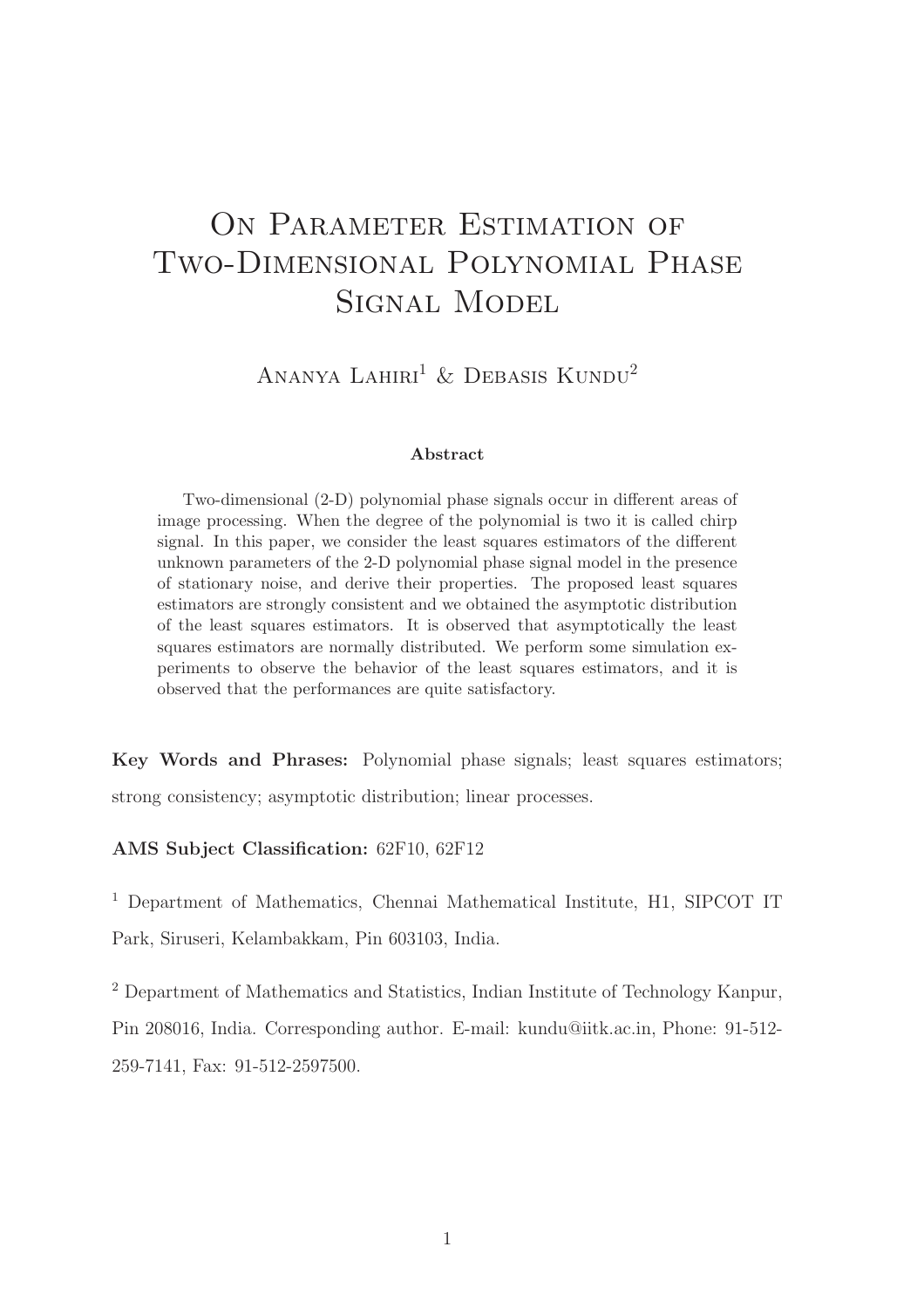### 1 Introduction

One dimensional polynomial phase signal models have received considerable attention in the statistical signal processing literature. One dimensional polynomial phase signal model has been used quite successfully in various areas of science and engineering, specifically in sonar, radar communications etc., see for example Barbarossa and Petrone (1997), Barbarossa et al. (1998) and Wu et al. (2008). In Wu et al. (2008), the authors considered a specific case when the degree of polynomial is three, due to its applications in seismology. When the degree of polynomial is two, the polynomial phase signal model is known as chirp model, and it also has received considerable attention in the literature because of its wide scale applicability in the sonar array processing. See for example Djuric and Kay (1990), Gini et al. (2000), Kundu and Nandi (2008), and the references cited therein.

Two-dimensional (2-D) polynomial phase signal model also has received significant amount of attention as it has been used in modeling and analyzing magnetic resonance imaging (MRI), optical imaging and different texture imaging. See for example Francos and Friedlander (1998, 1999), Hedley and Rosenfeld (1992), Peleg and Porat(1991), Cao, Wang and Wang (2006), Zhang and Liu(2006) and Zhang, Wang and Cao (2008). Friedlander and Francos (1996) used 2-D polynomial phase signal model to analyze finger print type data, and Djurovic et al. (2010) considered a specific 2-D cubic phase signal model due to its applications in modeling Synthetic Aperture Radar (SAR) data and in particular Interferometric SAR data.

Surprisingly, although extensive work has been done on estimating the parameters of different 2-D polynomial phase signal models by different methods, no where the least squares estimators (LSEs) of the 2-D polynomial phase signal have been considered, nor their properties have been discussed. The reason might be although that the least squares estimators are the most natural estimators, deriving the properties of the least squares estimators may not be very simple. In the literature many dif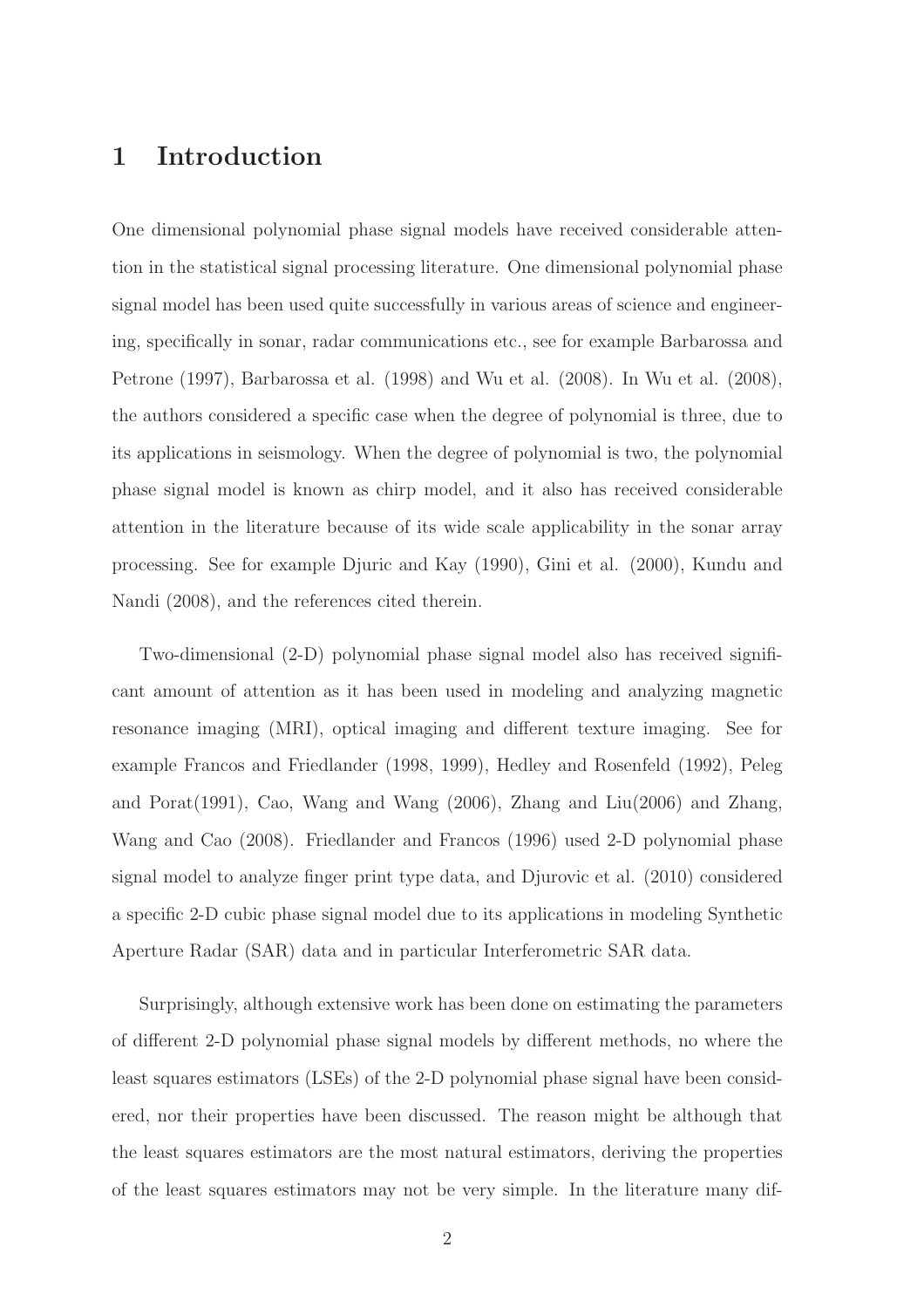ferent estimators have been proposed and they were compared with the Cramer-Rao lower bound. But note that unless it is established that the asymptotic variances of the maximum likelihood estimators attend the corresponding Cramer-Rao lower bound, this comparison may not be meaningful. It may be mentioned that when the error random variables  $X(m, n)$ s are i.i.d. Gaussian random variables, then the LSEs become the maximum likelihood estimators (MLEs) also.

In this paper we consider the most general 2-D polynomial (of degree  $r$ ) phase signal model which has the following form,

$$
y(m,n) = A^{0} \cos \left( \sum_{p=1}^{r} \sum_{j=0}^{p} \alpha^{0}(j, p-j) m^{j} n^{p-j} \right) + B^{0} \sin \left( \sum_{p=1}^{r} \sum_{j=0}^{p} \alpha^{0}(j, p-j) m^{j} n^{p-j} \right) + X(m,n); \qquad m = 1, \cdots, M; \quad n = 1, \cdots, N,
$$
\n(1)

here  $X(m, n)$  is stationary error,  $A^0$  and  $B^0$  are non zero amplitudes and for  $j =$  $0, \cdots, p, p = 1, \cdots, r, \alpha^{0}(j, p - j)$ 's are distinct frequency rates of order  $(j, p - j)$ respectively, and lie strictly between 0 and  $\pi$ ,  $\alpha^{0}(0,1)$ ,  $\alpha^{0}(1,0)$  are called frequencies. The explicit assumptions on the errors  $X(m, n)$  will be provided later.

The main aim of this paper is to provide the properties of the least squares estimators of the unknown parameters of the model (1). It is expected that due to the complicated nature of the model, deriving the exact distribution of the least squares estimators may not be possible, and therefore we mainly rely on the asymptotic results. It may be mentioned that the properties of 1-D chirp signal model have been discussed by Kundu and Nandi (2008). They established the strong consistency and asymptotic normality properties of the least squares estimators. Unfortunately, their results cannot be used directly to establish the asymptotic properties of the least squares estimators of the 2-D polynomial phase signal model (1).

It can be observed that this model also does not satisfy the sufficient conditions of Jennrich (1969) and Wu (1981) for the least squares estimators to be consistent. Therefore, the results of Jennrich (1969) or Wu (1981) cannot be used directly to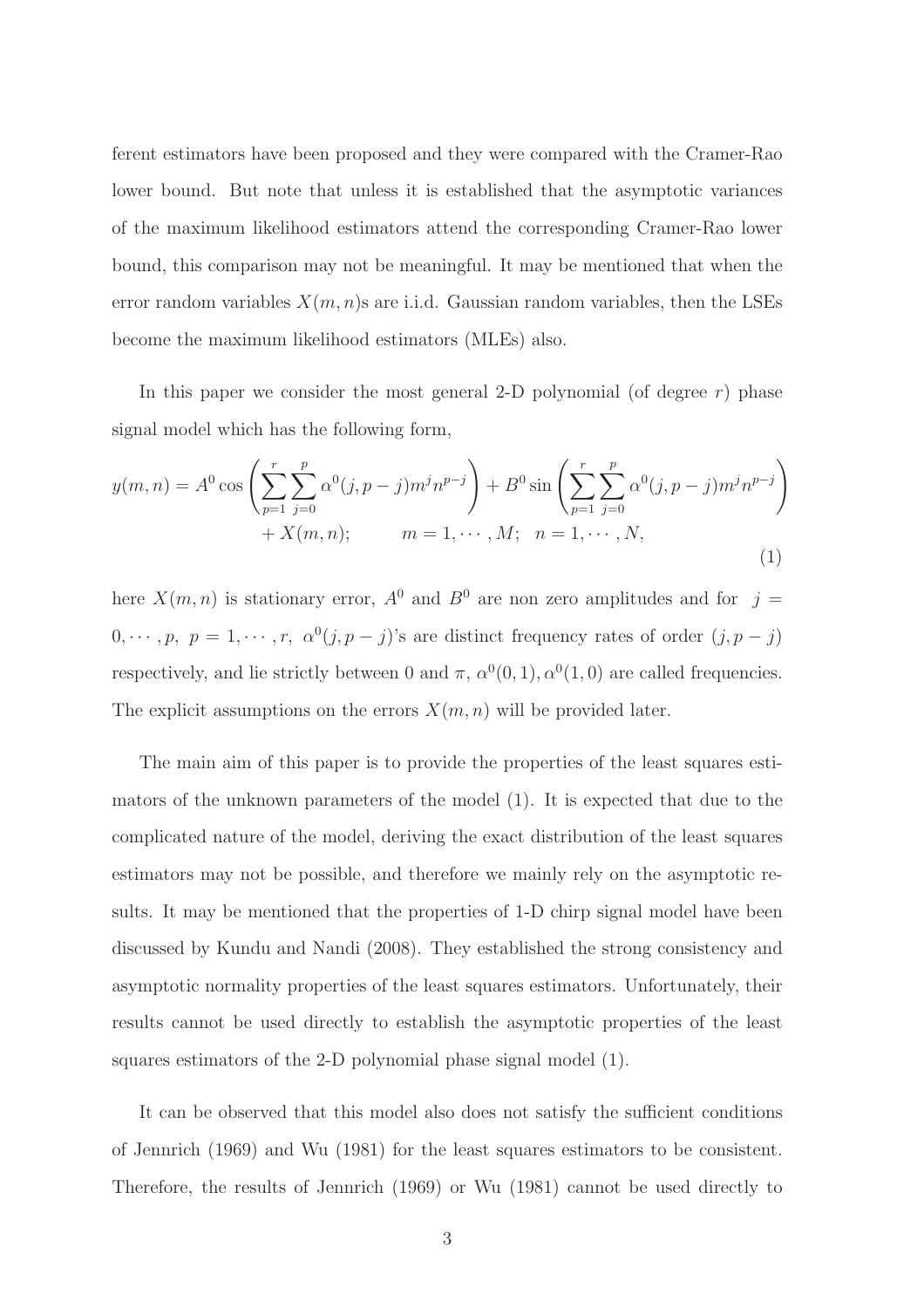establish the asymptotic properties of the least squares estimators of the model (1). In this paper we establish the strong consistency and asymptotic normality properties of the least squares estimators of the unknown parameters of the model (1). It is observed that the least squares estimators of  $\alpha^0(j, p-j)$  for  $j = 1, \dots, p, p = 1, \dots, r$ have the convergence rates  $O_p(M^{-j-1/2}N^{-(p-j)-1/2})$ . Moreover, the least squares estimators of  $A^0$  and  $B^0$  have the convergence rate  $(MN)^{-1/2}$ . Therefore, it is clear that the convergence rates of the least squares estimators of the linear parameters are much slower than the convergence rates of the least squares estimators of the corresponding non-linear parameters. It can be easily observed that the convergence rate of the estimators of  $\alpha^{0}(j, p - j)$  for  $j = 1, \dots, p$ ,  $p = 1, \dots, r$  is much faster than  $(MN)^{-1/2}$ , which is the usual convergence rate of an estimator for a general non-linear model. Moreover, when  $X(m, n)$ 's are i.i.d. random variables, then the asymptotic variances of the MLEs, which are same as the LSEs, attend the Cramer-Rao lower bound.

We perform some simulation experiments to study the effectiveness of the least squares estimators for different sample sizes, for different models, for different error structures and for different error random variables. We have considered independent as well correlated error random variables. Further it is assumed that the error random variables might be Gaussian or Laplace distributions, and we have considered the polynomial phase with degree two and three. In all the cases considered, it is observed that the performances of the least squares estimators are quite satisfactory.

The rest of the paper is organized as follows. In Section 2, we provide the necessary assumptions, preliminary results and the methodology for the least squares estimators. Strong consistency and asymptotic results are established in Section 3. Discussions on extensive simulation results and the analysis of a data set are presented in Section 4. Finally we conclude the paper in Section 5. All the proofs and all the numerical results based on extensive simulations are provided in the Supplementary Section.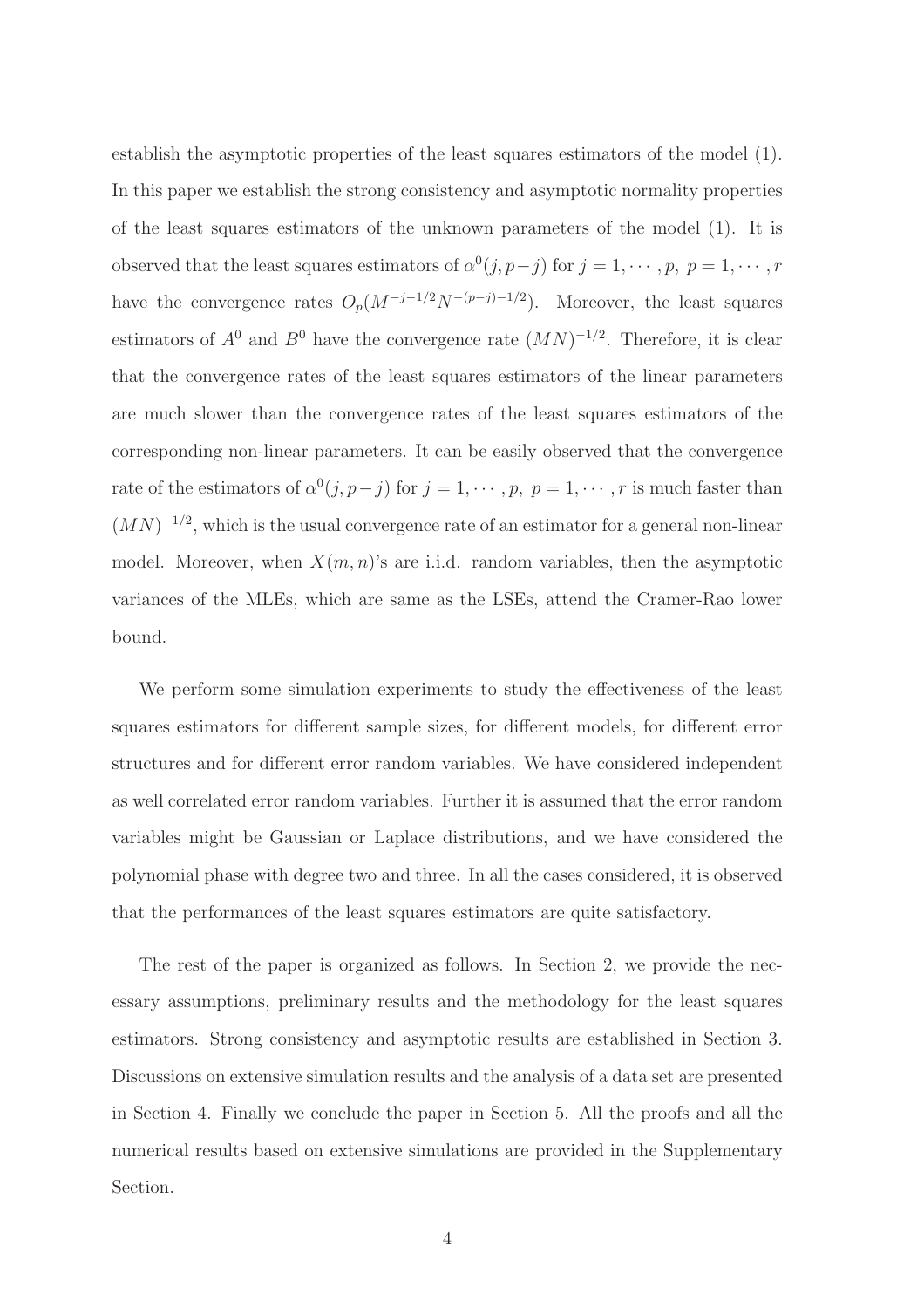# 2 Model Assumptions, Preliminary Results and Methodology

#### 2.1 Model Assumptions

ASSUMPTION 1: The error  $X(m, n)$  has the following form;

$$
X(m,n) = \sum_{j=-\infty}^{\infty} \sum_{k=-\infty}^{\infty} a(j,k)\varepsilon(m-j,n-k)
$$
 (2)

with

$$
\sum_{j=-\infty}^{\infty} \sum_{k=-\infty}^{\infty} |a(j,k)| < \infty. \tag{3}
$$

Here  $\varepsilon(m, n)$  is a double array sequences of independent and identically distributed  $(i.i.d.)$  random variables with zero mean, finite variance  $\sigma^2$  and with finite 2r-th moment.

ASSUMPTION 2: Let us denote the true parameters by  $\theta^0 = (A^0, B^0, \alpha^0(j, p-j), j =$  $0, \cdots, p, p = 1, \cdots, r$  and the parameter space by  $\Theta = [-K, K] \times [-K, K] \times$  $[0, \pi]^{\bigotimes \frac{r(r+3)}{2}}$ . Here  $K > 0$  is an arbitrary constant and  $[0, \pi]^{\bigotimes \frac{r(r+3)}{2}}$  denotes  $\frac{r(r+3)}{2}$ 2 fold of  $[0, \pi]$ . It is assumed that  $\theta^0$  is an interior point of  $\Theta$ .

#### 2.2 Preliminary Results

We need the following results for further development.

**Proposition 1.** Suppose  $(\alpha^{0}(j, p - j), j = 0, \dots, p, p = 1, \dots, r) \in (0, \pi)^{\bigotimes \frac{r(r+3)}{2}}$ . *Then except for countable number of points*  $\alpha^{0}(j, p - j)$ *, for*  $s, t = 0, 1, 2, \cdots$ *,* 

$$
\lim_{\min\{M,N\}\to\infty} \frac{1}{MN} \sum_{n=1}^{N} \sum_{m=1}^{M} \cos\left(\sum_{p=1}^{r} \sum_{j=0}^{p} \alpha^{0}(j, p-j) m^{j} n^{p-j}\right) = 0
$$
 (4)

$$
\lim_{\min\{M,N\}\to\infty} \frac{1}{MN} \sum_{n=1}^{N} \sum_{m=1}^{M} \sin\left(\sum_{p=1}^{r} \sum_{j=0}^{p} \alpha^{0}(j, p-j) m^{j} n^{p-j}\right) = 0.
$$
 (5)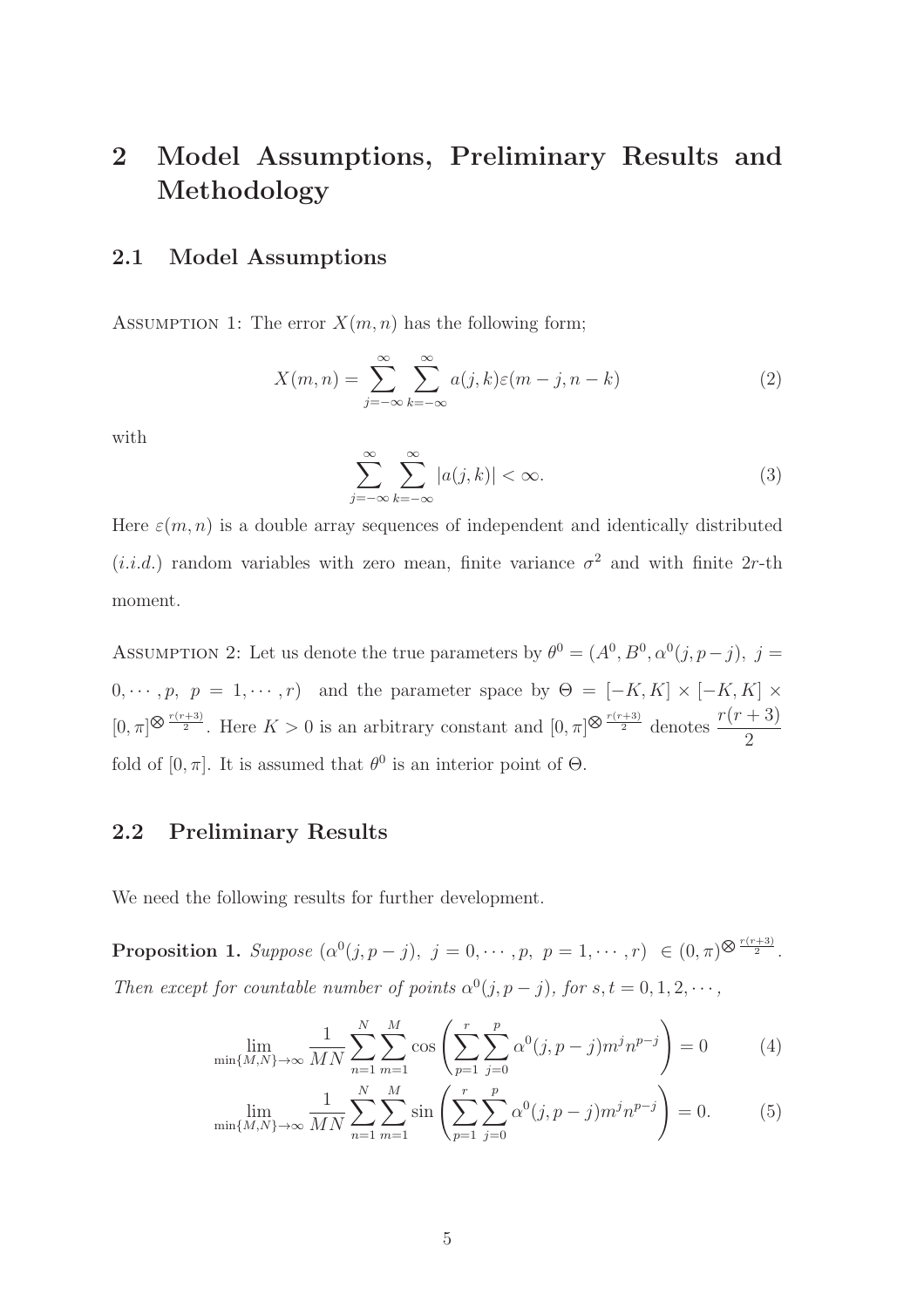$$
\lim_{\min\{M,N\}\to\infty} \frac{1}{M^{(s+1)}N^{(t+1)}} \sum_{n=1}^{N} \sum_{m=1}^{M} m^s n^t \cos^2 \left( \sum_{p=1}^{r} \sum_{j=0}^{p} \alpha^0(j, p-j) m^j n^{p-j} \right)
$$
\n
$$
= \frac{1}{2(s+1)(t+1)}
$$
\n
$$
\lim_{\min\{M,N\}\to\infty} \frac{1}{M^{(s+1)}N^{(t+1)}} \sum_{n=1}^{N} \sum_{m=1}^{M} m^s n^t \sin^2 \left( \sum_{p=1}^{r} \sum_{j=0}^{p} \alpha^0(j, p-j) m^j n^{p-j} \right)
$$
\n
$$
= \frac{1}{2(s+1)(t+1)}.
$$
\n(7)

Proof: See in the Supplementary Section.

**Lemma 1.** *If*  $X(m, n)$  *satisfies the Assumptions 1 & 2, then as*  $\min\{M, N\} \to \infty$ *,* 

$$
\sup_{\alpha(j,p-j),\ j=0,\cdots,p,\ p=1,\cdots,r} \left| \frac{1}{MN} \sum_{n=1}^{N} \sum_{m=1}^{M} X(m,n)e^{-i \left(\sum_{p=1}^{r} \sum_{j=0}^{p} \alpha(j,p-j)m^{j}n^{p-j}\right)} \right| \to 0 \text{ a.s.}
$$

Proof: See in the Supplementary Section.

**Lemma 2.** *If*  $X(m, n)$  *satisfies Assumptions 1 & 2, then as*  $\min\{M, N\} \to \infty$ *, and for*  $s, t = 0, 1, \dots$ ,

$$
\sup_{\alpha(j,p-j),\ j=0,\cdots,p,\ p=1,\cdots,r} \left| \frac{1}{M^{s+1}N^{t+1}} \sum_{n=1}^N \sum_{m=1}^M m^s n^t X(m,n) e^{i \left( \sum_{p=1}^r \sum_{j=0}^p \alpha(j,p-j) m^j n^{p-j} \right)} \right| \to 0 \text{ a.s.}
$$

Proof: See in the Supplementary Section.

### 2.3 Methodology

We will use the following notations;

$$
\phi = \begin{bmatrix} A \\[1mm] B \end{bmatrix}
$$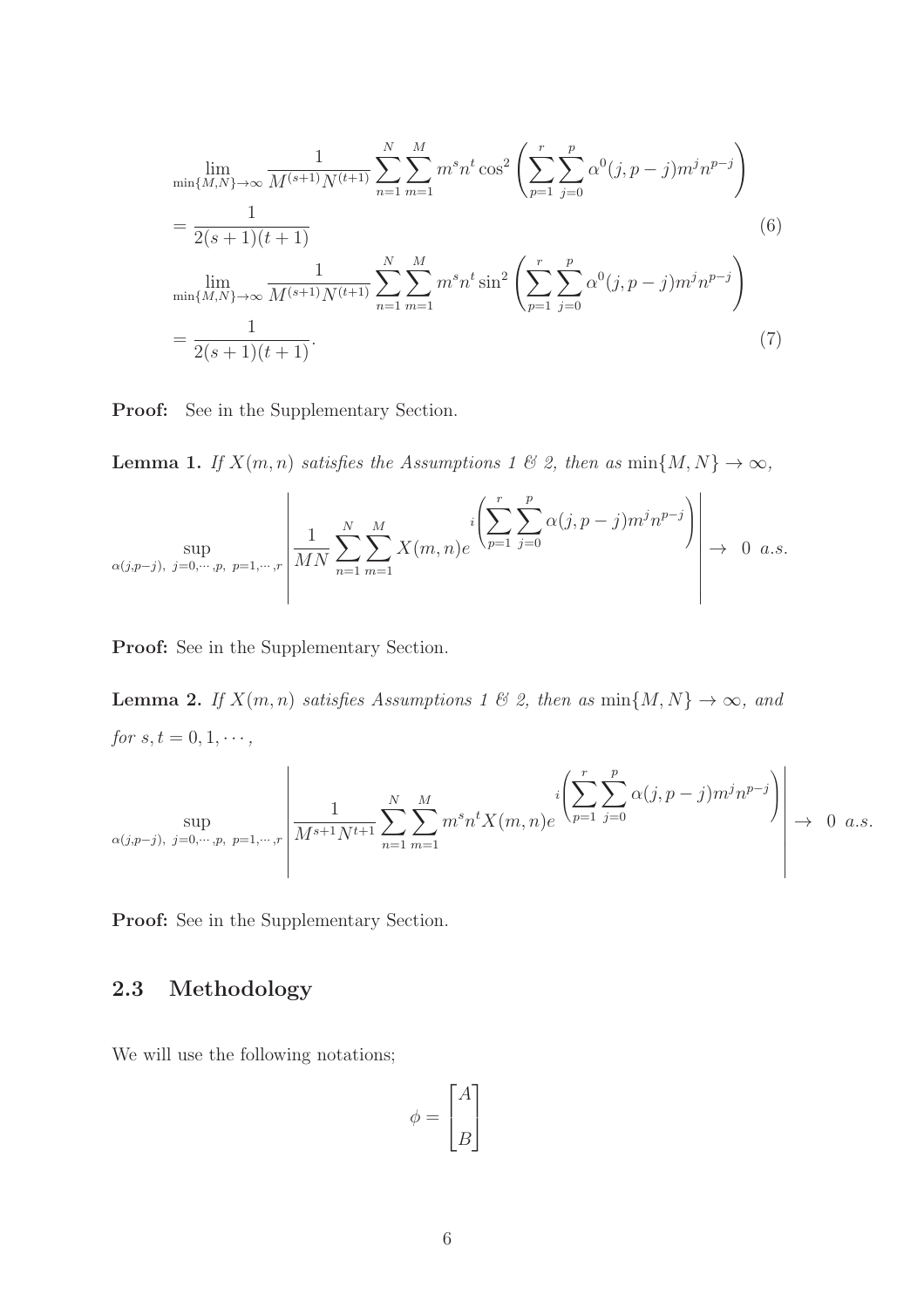and

$$
W(\alpha) = \begin{bmatrix} \cos\left(\sum_{p=1}^{r} \sum_{j=0}^{p} \alpha(j, p-j)\right) & \sin\left(\sum_{p=1}^{r} \sum_{j=0}^{p} \alpha(j, p-j)\right) \\ \cos\left(\sum_{p=1}^{r} \sum_{j=0}^{p} \alpha(j, p-j)2^{j}\right) & \sin\left(\sum_{p=1}^{r} \sum_{j=0}^{p} \alpha(j, p-j)2^{j}\right) \\ \vdots & \vdots \\ \cos\left(\sum_{p=1}^{r} \sum_{j=0}^{p} \alpha(j, p-j)M^{j}\right) & \sin\left(\sum_{p=1}^{r} \sum_{j=0}^{p} \alpha(j, p-j)M^{j}\right) \\ \cos\left(\sum_{p=1}^{r} \sum_{j=0}^{p} \alpha(j, p-j)N^{p-j}\right) & \sin\left(\sum_{p=1}^{r} \sum_{j=0}^{p} \alpha(j, p-j)N^{p-j}\right) \\ \cos\left(\sum_{p=1}^{r} \sum_{j=0}^{p} \alpha(j, p-j)2^{j}N^{p-j}\right) & \sin\left(\sum_{p=1}^{r} \sum_{j=0}^{p} \alpha(j, p-j)2^{j}N^{p-j}\right) \\ \vdots & \vdots \\ \cos\left(\sum_{p=1}^{r} \sum_{j=0}^{p} \alpha(j, p-j)M^{j}N^{p-j}\right) & \sin\left(\sum_{p=1}^{r} \sum_{j=0}^{p} \alpha(j, p-j)M^{j}N^{p-j}\right) \end{bmatrix}
$$

and  $Y$  is the  $MN \times 1$  data vector defined as follows:

$$
Y = (y(1,1), \cdots, y(M,1), \cdots, y(1,N), \cdots, y(M,N))^T.
$$
 (8)

The least squares estimators of  $\theta = (A, B, \alpha(j, p - j), j = 0, \dots, p, p = 1, \dots, r)$ , can be obtained by minimizing

$$
Q(\theta) = (Y - W(\alpha)\phi)^{T} (Y - W(\alpha)\phi)
$$
\n(9)

with respect to  $\theta$ . Now using the separable regression technique of Richards (1961), it can be seen that for fixed  $(\alpha(j, p - j), j = 0, \dots, p, p = 1, \dots, r)$ , the minimization of  $Q(\theta)$  with respect to A and B can be obtained as

$$
\widehat{\phi}(\alpha) = \begin{bmatrix} \widehat{A}(\alpha) \\ \widehat{B}(\alpha) \end{bmatrix} = (W(\alpha)^T W(\alpha))^{-1} W(\alpha)^T Y.
$$

Therefore, the minimization of  $Q(\theta)$  can be obtained by minimizing

$$
R(\alpha) = Y^T (I - P(\alpha)) Y
$$

with respect to  $(\alpha(j, p - j), j = 0, \dots, p, p = 1, \dots, r)$ , where

$$
P(\alpha) = W(\alpha)(W(\alpha)^T W(\alpha))^{-1} W(\alpha)^T
$$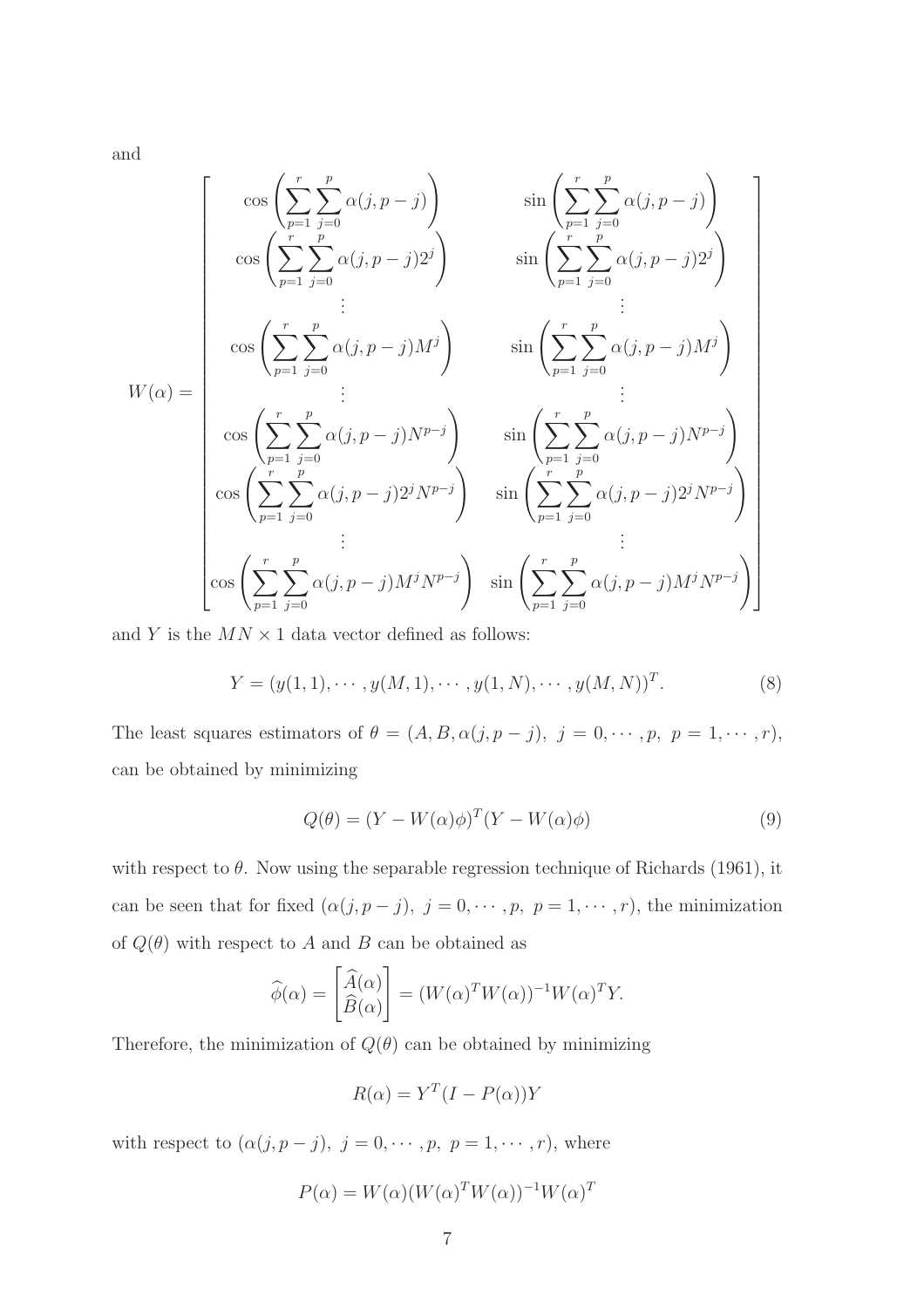is the projection matrix on the column space of  $W(\alpha)$ .

If  $(\hat{\alpha}(j, p - j), j = 0, \dots, p, p = 1, \dots, r)$  minimizes  $R(\alpha)$ , the least squares estimates of A and B can be obtained as

$$
\widehat{A} = \widehat{A}(\widehat{\alpha})
$$
 and  $\widehat{B} = \widehat{B}(\widehat{\alpha}).$ 

We will use  $\widehat{\theta} = (\widehat{A}, \widehat{B}, \widehat{\alpha}(j, p - j), j = 0, \cdots, p, p = 1, \cdots, r)$ . Note that by using the separable regression technique, the least squares estimators of the unknown parameters of the model (1) can be obtained by solving a  $r(r-3)/2$  dimensional optimization problem, rather than a  $2+r(r-3)/2$  dimensional optimization problem.

# 3 Asymptotic Properties of the Least Squares Estimators

#### 3.1 Consistency of the Least Squares Estimators

In this section we provide the consistency results of the estimators.

**Theorem 1.** *If the Assumptions 1*  $\&$  *2 are satisfied then*  $\widehat{\theta}$ *, the least squares estimators of*  $\theta^0$ *, is a strongly consistent estimator of*  $\theta^0$ *.* 

Proof: See in the Supplementary Section.

The following result might be useful for error analysis of the model, or it may have some independent interests also.

**Lemma 3.** *If the Assumptions 1 & 2 are satisfied, then for*  $j = 0, \dots, p, p = 1, \dots, r$ 

$$
M^j N^{p-j}(\widehat{\alpha}(j, p-j) - \alpha^0(j, p-j)) \to 0 \ a.s.
$$

Proof: See in the Supplementary Section.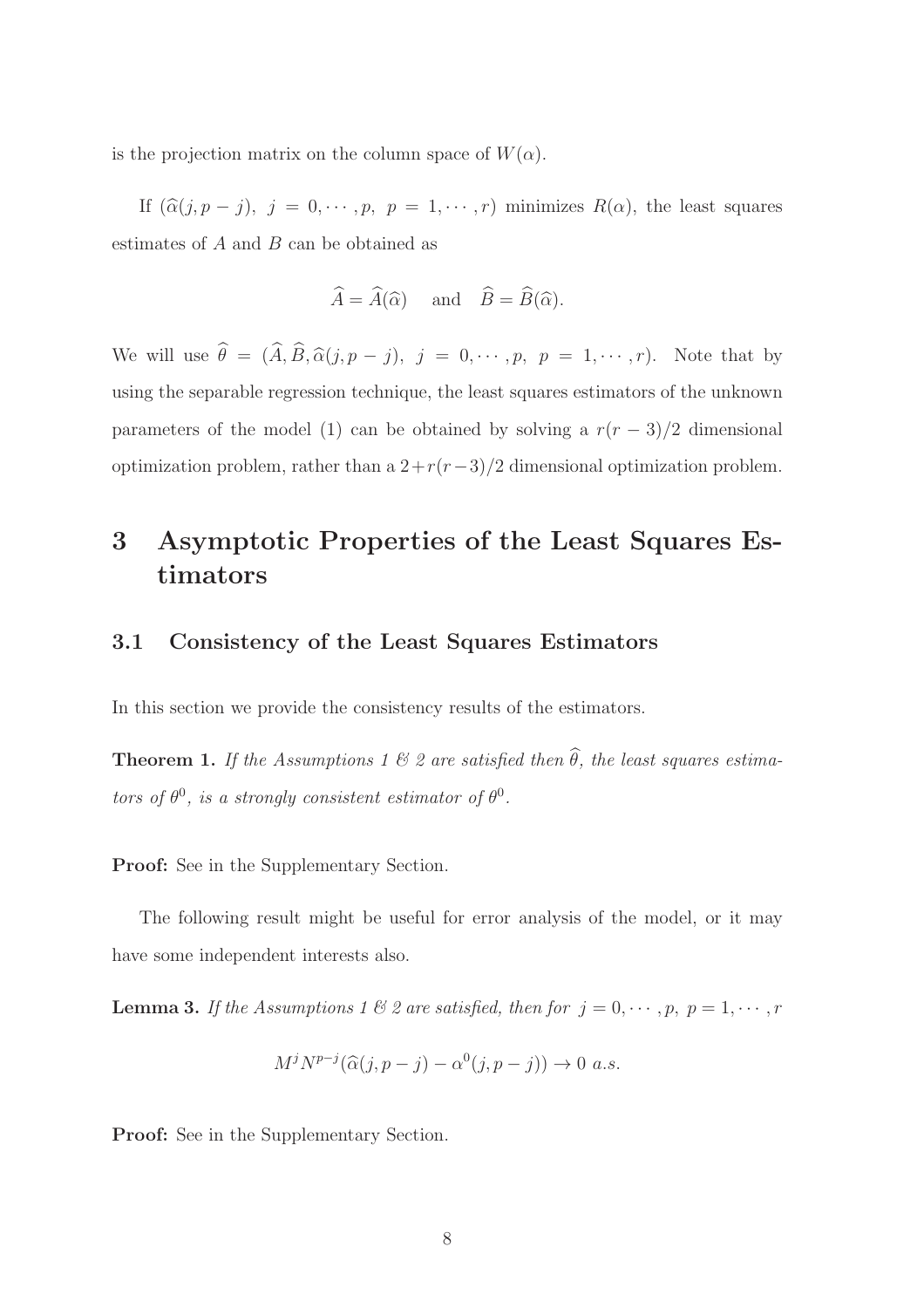Using Lemma 3, we immediately obtain

$$
\widehat{A} = A^0 + o(1) \ a.s., \ \widehat{B} = B^0 + o(1) \ a.s.,
$$
  

$$
\widehat{\alpha}(j, p - j) = \alpha^0(j, p - j) + o(M^j N^{p - j}) \ a.s.,
$$

So we get,

$$
\widehat{y}(m,n) = \widehat{A} \cos(\sum_{p=1}^{r} \sum_{j=0}^{p} \widehat{\alpha}(j, p-j) m^j n^{p-j}) + \widehat{B} \sin(\sum_{p=1}^{r} \sum_{j=0}^{p} \widehat{\alpha}(j, p-j) m^j n^{p-j})
$$
  
\n
$$
= A^0 \cos(\sum_{p=1}^{r} \sum_{j=0}^{p} \alpha^0(j, p-j) m^j n^{p-j}) + B^0 \sin(\sum_{p=1}^{r} \sum_{j=0}^{p} \alpha^0(j, p-j) m^j n^{p-j})
$$
  
\n
$$
+ o(1) a.s.
$$

which gives,

$$
y(m, n) - \hat{y}(m, n) = X(m, n) + o(1)
$$
 a.s. (10)

Therefore, clearly (10) can be used for checking the error assumptions.

#### 3.2 Asymptotic normality of the estimators

In this section we will provide the asymptotic normal distribution for the estimators.

**Theorem 2.** If the Assumptions 1 & 2 are satisfied, then  $(\hat{\theta} - \theta^0)D^{-1} \rightarrow N_d(0, 2c\sigma^2\Sigma^{-1})$ where the matrix D is a  $\left(2 + \frac{r(r+3)}{2}\right) \times \left(2 + \frac{r(r+3)}{2}\right)$  diagonal matrix as follows:

$$
D = diag\left(M^{-\frac{1}{2}}N^{-\frac{1}{2}}, M^{-\frac{1}{2}}N^{-\frac{1}{2}}, M^{-j-\frac{1}{2}}N^{-(p-j)-\frac{1}{2}}, j = 0, \cdots, p, p = 1, \cdots, r\right),\,
$$

$$
\Sigma = \begin{bmatrix} 1 & 0 & V_1 \\ 0 & 1 & V_2 \\ V_1^T & V_2^T & M \end{bmatrix} \tag{11}
$$

*where*  $V_1 = \left(\frac{B^0}{(j+1)(p-j+1)}, j = 0, \cdots, p, p = 1, \cdots, r\right)$ ,  $V_2 = \left(-\frac{A^0}{(j+1)(p-j+1)}, j = 0, \cdots, p\right)$  $0, \cdots, p, p = 1, \cdots, r$ , are vectors of order  $1 \times \frac{r(r+3)}{2}$  $\frac{(+3)}{2}$ ,

 $M = \left(\frac{A^{0^2} + B^{0^2}}{(j+k+1)(p+q-j-k+1)}, j = 0, \cdots, p, p = 1, \cdots, r, k = 0, \cdots, q, q = 1, \cdots, r\right)$ *a matrix of order*  $\frac{r(r+3)}{2} \times \frac{r(r+3)}{2}$  $\frac{a+3}{2}$  and  $c = \sum^{\infty}$ j=−∞  $\sum_{i=1}^{\infty}$  $k=-\infty$  $a(j,k)^2$ . Further,  $N_d(0,2c\sigma^2\Sigma^{-1})$ *denotes a* d*-variate normal distribution with the mean vector* 0*, and the dispersion matrix*  $2c\sigma^2\Sigma^{-1}$ *, where*  $d = 2 + \frac{r(r+3)}{2}$ *.*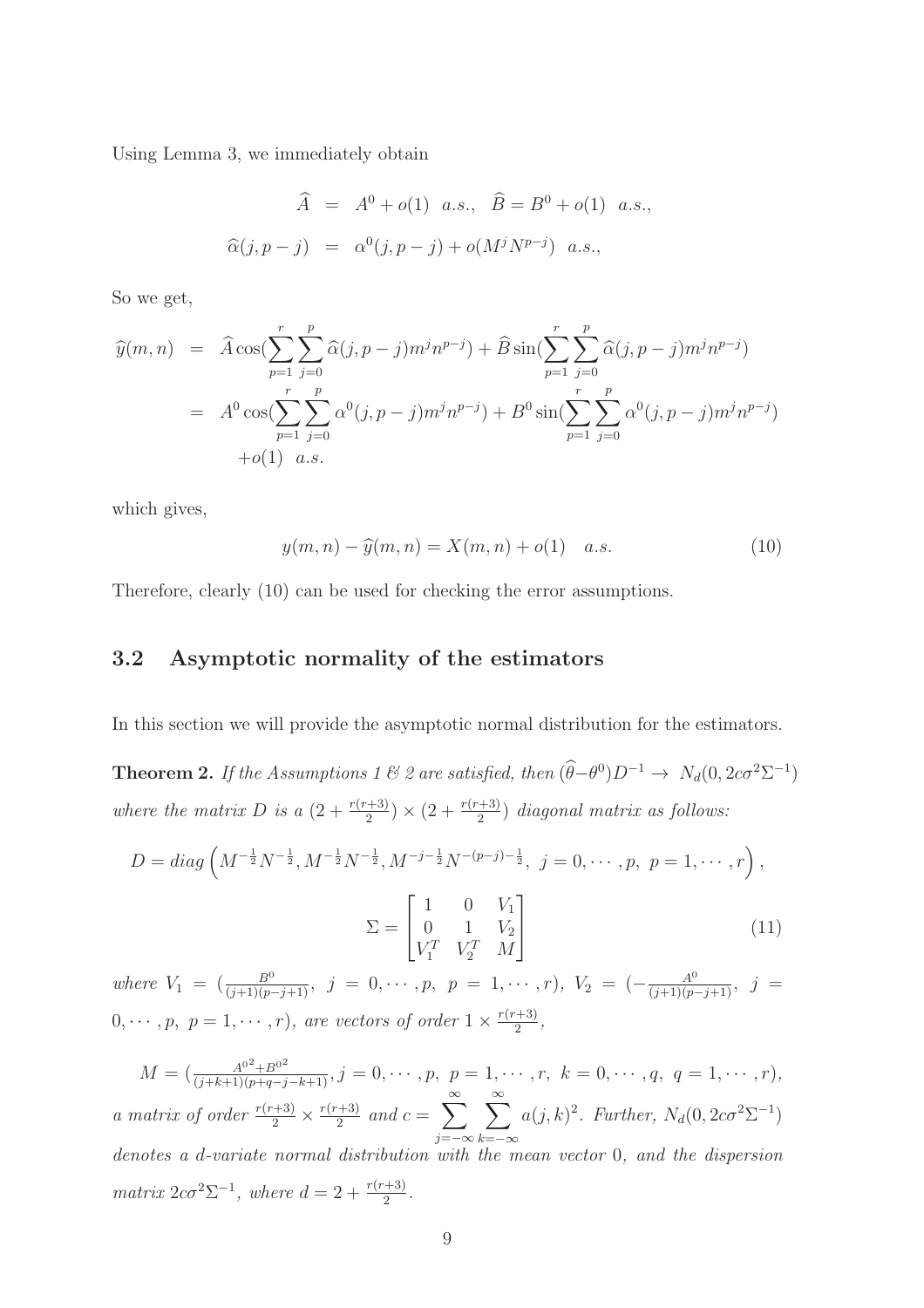Proof: See in the Supplementary Section.

**Comments:** Note that when  $X(m, n)$ 's are i.i.d. Gaussian random variables, then the maximum likelihood estimator of  $\theta$  is the same as the least squares estimator. Hence due to Theorem 2, it follows that  $(\hat{\theta} - \theta^0)D^{-1} \to N_d(0, 2\sigma^2\Sigma^{-1})$ . Now if  $l(\theta)$  denotes the log-likelihood function in this case, then from the expressions of the elements of  $Q''(\theta)$ , see the Proof of Theorem 2, it follows that

$$
E\left[D\frac{\partial^2 l(\theta)}{\partial \theta \partial \theta'}D\right]_{\theta=\theta^0} \to \frac{1}{2\sigma^2}\Sigma.
$$

Hence, it follows that the asymptotic variance of  $\widehat{\theta}$  with proper normalization attains the Cramer-Rao lower bound.

### 4 Simulations and Data Analysis

#### 4.1 Simulations

We perform some simulation experiments for different models, for different sample sizes and for different error variances mainly to see how the least squares estimators perform in practice based on the biases and mean squared errors (MSEs). We have considered the following two models:

Model 1:

$$
y(m,n) = A^{0} \cos(\alpha^{0} m + \beta^{0} m^{2} + \gamma^{0} n + \delta^{0} n^{2}) + B^{0} \sin(\alpha^{0} m + \beta^{0} m^{2} + \gamma^{0} n + \delta^{0} n^{2})
$$
  
+  $X(m,n); \qquad m = 1, \cdots, M; \quad n = 1, \cdots, N.$  (12)

Here the model parameters are

$$
A^{0} = 5.0, B^{0} = 5.0, \alpha^{0} = 1.0, \beta^{0} = 0.05, \gamma^{0} = 1.5, \delta^{0} = 0.5.
$$
 (13)

We have taken the following different sample sizes:  $50 \times 50$ ,  $75 \times 75$ ,  $100 \times 100$  and the following two error structures namely;

$$
Error-I: X(m,n) = \varepsilon(m,n); \tag{14}
$$

Error-II: 
$$
X(m,n) = \varepsilon(m,n) + 0.5\varepsilon(m-1,n) + 0.33\varepsilon(m,n-1).
$$
 (15)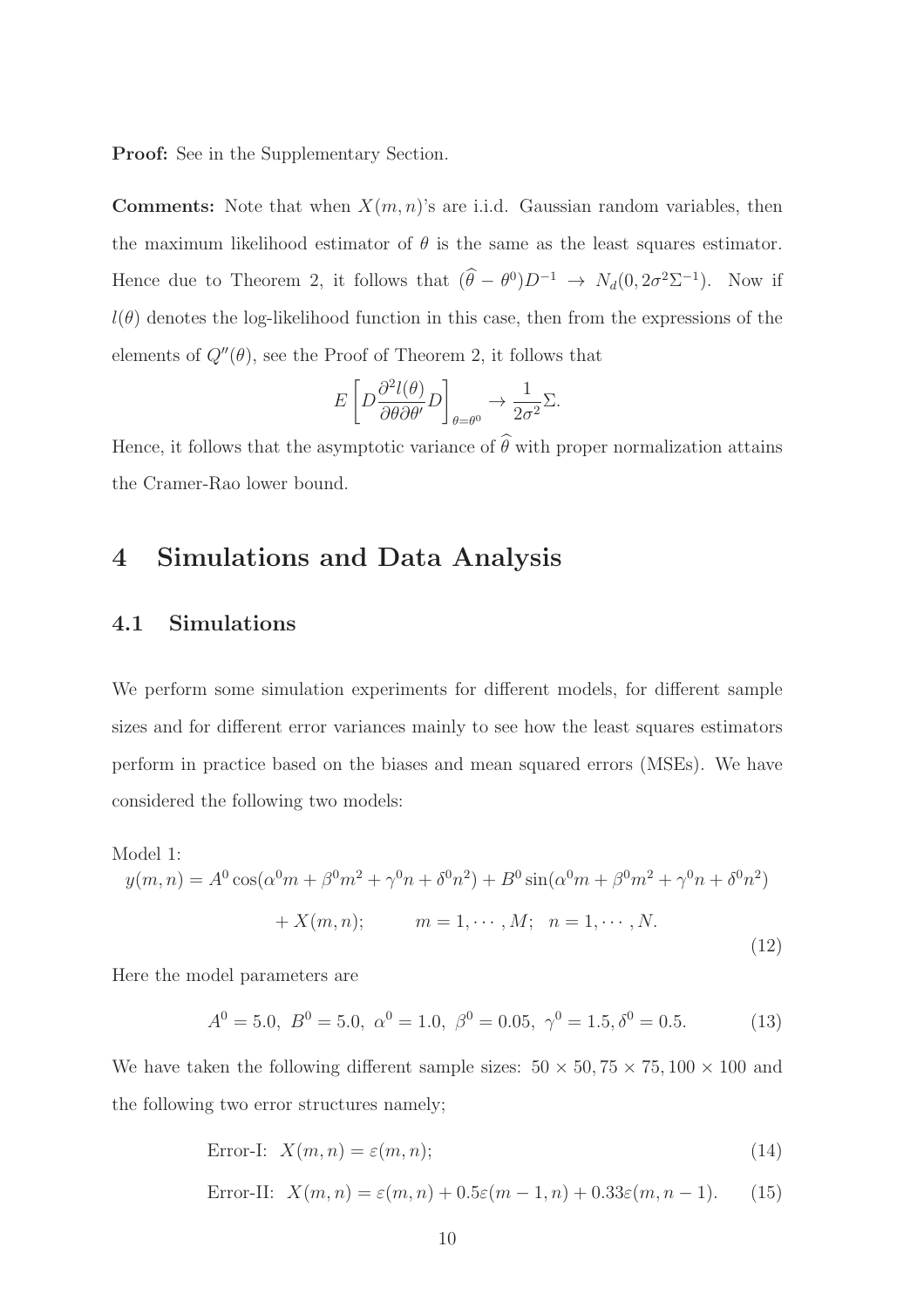We have taken two different distributions of  $\varepsilon(m, n)$ , (a)  $\varepsilon(m, n)$ s are *i.i.d.* Gaussian random variables with mean 0 and variance  $\sigma^2$  and (b)  $\varepsilon(m,n)$ s are *i.i.d.* Laplace random variables with mean 0 and variance  $\sigma^2$ . We have considered different  $\sigma^2$ , namely 0.05 and 0.5, in our simulation experiments.

Model 2:

$$
y(m, n) = A^{0} \cos(\alpha^{0} m + \beta^{0} m^{2} + \eta^{0} m^{3} + \gamma^{0} n + \delta^{0} n^{2} + \xi^{0} n^{3}) +
$$
  
\n
$$
B^{0} \sin(\alpha^{0} m + \beta^{0} m^{2} + \eta^{0} m^{3} + \gamma^{0} n + \delta^{0} n^{2} + \xi^{0} n^{3}) + X(m, n); \qquad (16)
$$
  
\n
$$
m = 1, \cdots, M; \quad n = 1, \cdots, N.
$$

Here the model parameters are

$$
A^{0} = 2.0, B^{0} = 2.0, \alpha^{0} = 1.0, \beta^{0} = 0.05, \eta^{0} = 0.01, \gamma^{0} = 1.0, \delta^{0} = 0.05, \xi^{0} = 0.01.
$$
\n(17)

In this case also we have taken the following different sample sizes:  $50 \times 50, 75 \times$  $75,100 \times 100$  and the error structures Error-I only as defined in (15). It is further assumed that  $\varepsilon(m, n)$ s are i.i.d. Gaussian random variables with mean 0 and variance  $\sigma^2=0.5$ 

We have used the random number generator RAN2 of Press et al. (1992) for generating the uniform random numbers. In each case the least squares estimators of the unknown parameters are obtained by using the *Downhill Simplex Algorithm*, see for example Press et al. (1992), whereas, the initial guesses are obtained by using grid search method using grid size of 0.01 around the true parameter values.

In each case we computed the least squares estimators, and obtained the average estimates, mean squared errors and variances over 1000 replications. We report the true parameter values (PARA), the average estimates (MEAN), the associated mean squared errors (MSE), variances (VAR). For comparison purposes we report the asymptotic variances (ASYV) also obtained using Theorem 2. For Model 1, in case of Gaussian errors, the results are reported in Tables 1 - 4, and in case of Laplace errors the results are reported in Tables 5 - 8. For Model 2, the results are reported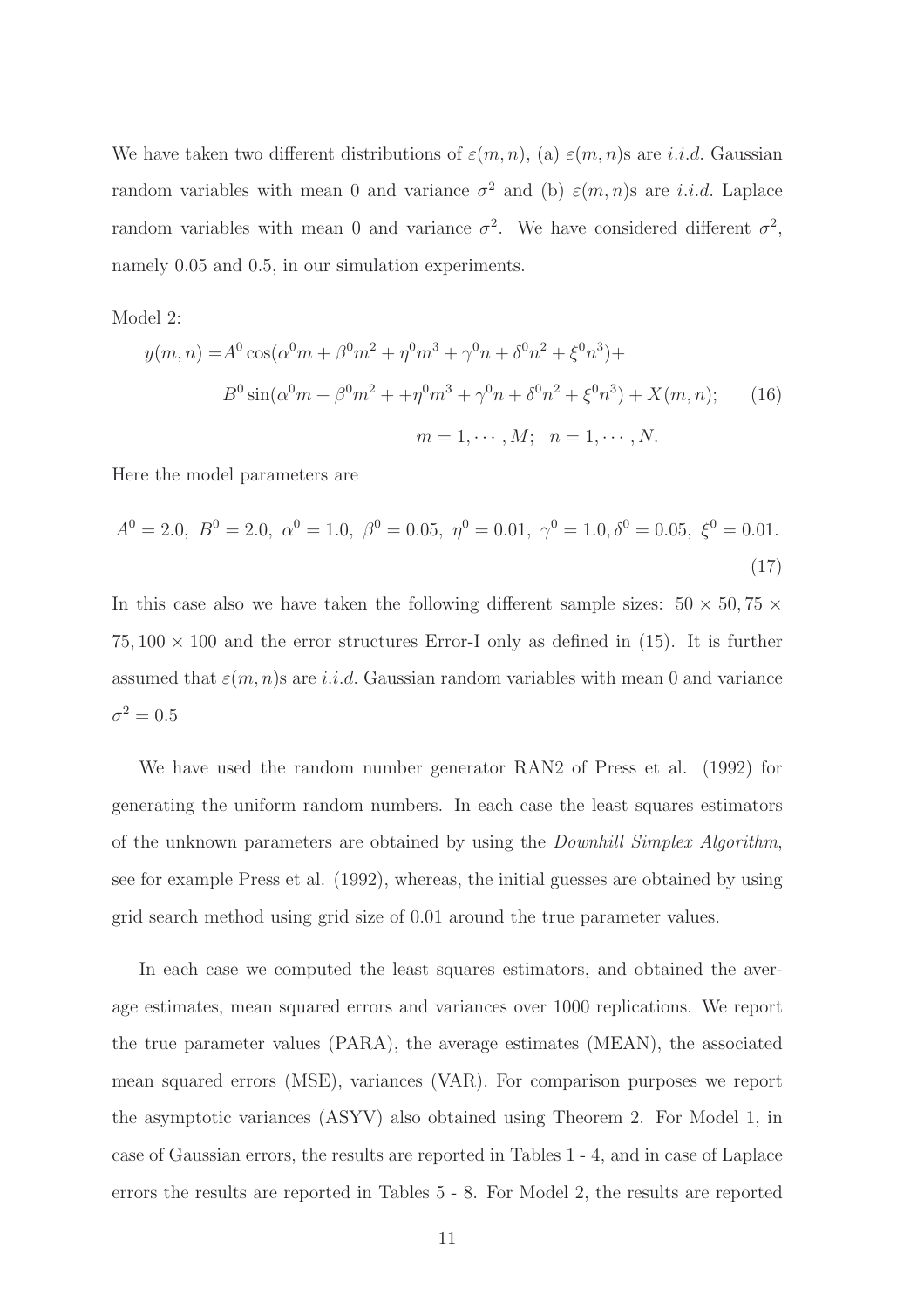in Table 9. All the tables are provided in the Supplementary Section.

Some of the points are quite clear from these tables. First of all, it is observed that as the error variances decrease the performance of the estimators in terms of MSEs improve. Also if the sample size increases the variances and the mean squared errors decrease in all the cases considered, as expected. The simulation results show that the least squares estimates are quite close to the true parameter values. For both the error structures it is observed that the mean squared errors of the least squares estimators match quite well with the corresponding asymptotic variances.

Comparing the two different error random variables it is observed that MSEs for the LSEs of the model parameters are slightly lower when the error variances follow Gaussian distribution than when the error variances follow Laplace distribution. But the LSEs behave quite well even when the error variances are Laplace distribution. Even for Model 2 the LSEs of the unknown parameters behave quite satisfactorily compared to the asymptotic variances of the corresponding estimators of the unknown parameters. It seems that the asymptotic results work quite well even for moderate sample sizes for different cases considered here.

#### 4.2 Data Analysis

For illustrative purposes, mainly to show how the proposed method can be implemented in practice, we have analyzed two simulated data sets obtained from the model (1). We have used the following parameter values:

$$
A^0 = 5.0
$$
,  $B^0 = 1.0$ ,  $\alpha^0 = 1.55$ ,  $\beta^0 = 0.05$ ,  $\gamma^0 = 1.25$ ,  $\delta^0 = 0.075$ .

 $X(n)$ s are as follows,

$$
X(m, n) = \epsilon(m, n) + 0.5\epsilon(m - 1, n) + 0.33\epsilon(m, n - 1) + 0.2\epsilon(m - 1, n - 1)
$$

where  $\epsilon's$  are assumed to be *i.i.d.* Gaussian random variables with mean 0 and variance  $\sigma^2 = 2.5$ . We have also plotted one generated data set  $\{y(m, n); m = 1, \ldots, 100, n = 1, \ldots, n\}$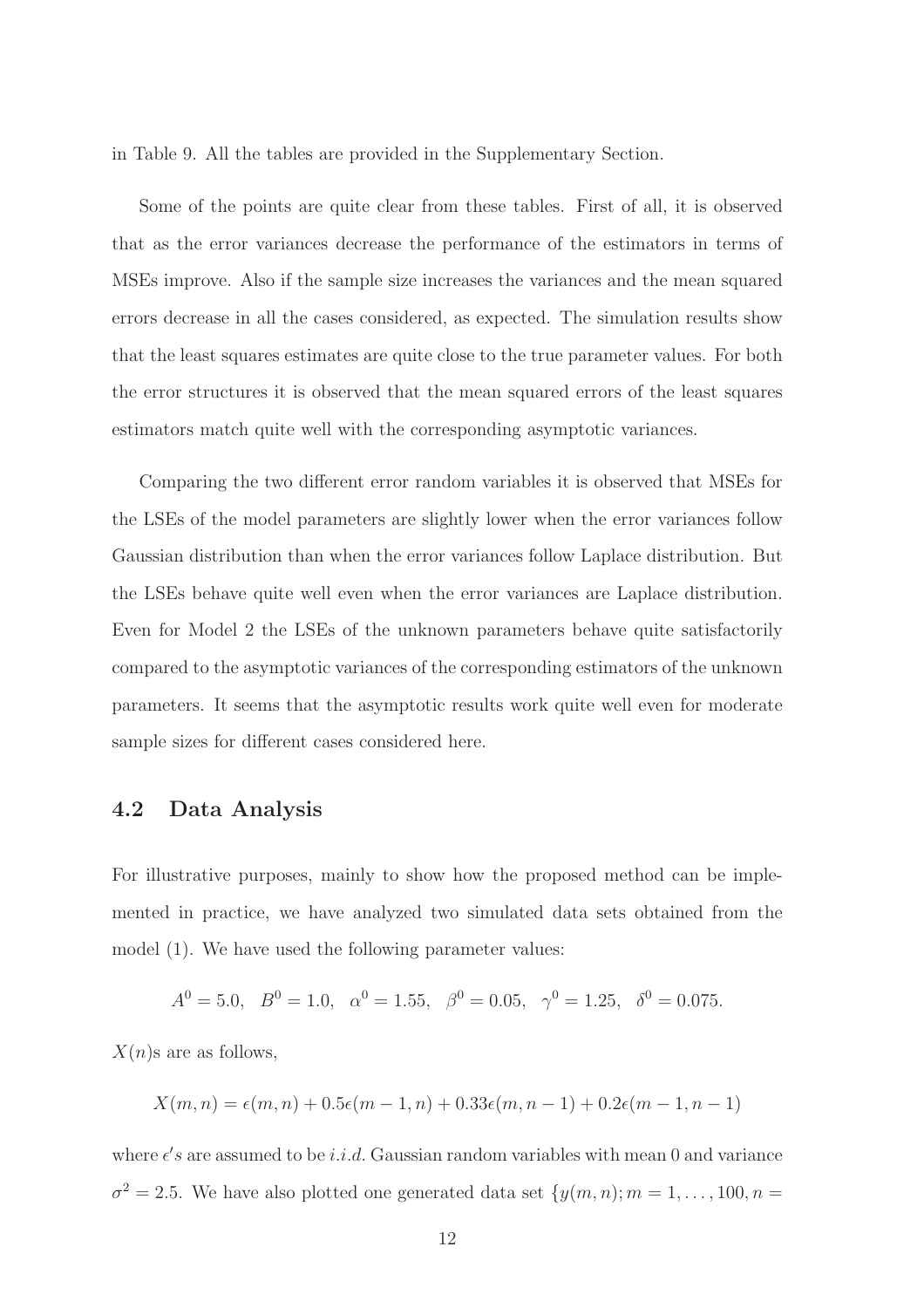$1, \ldots, 100$ , in Figure 1. Figure 1 represents the 2-D image plot of a simulated noise corrupted  $y(m, n)$ , whose gray level at  $(m, n)$  is proportional to the value of  $y(m, n)$ . The problem is to extract the true texture, see Figure 2, from the contaminated one.



Figure 1: Noisy signal

We use the least squares technique and estimate the unknown parameters, and they are as follow:

 $\hat{A} = 5.003434, \ \hat{B} = 0.965267, \ \hat{\alpha} = 1.549228, \ \hat{\beta} = 0.050006, \ \hat{\gamma} = 1.250852, \hat{\delta} = 0.074991.$ The estimated  $y(m, n)$ , namely  $\hat{y}(m, n)$  as in (10) are plotted in Figure 3. It is clear that the original and the estimated plots match quite well.



Figure 2: True signal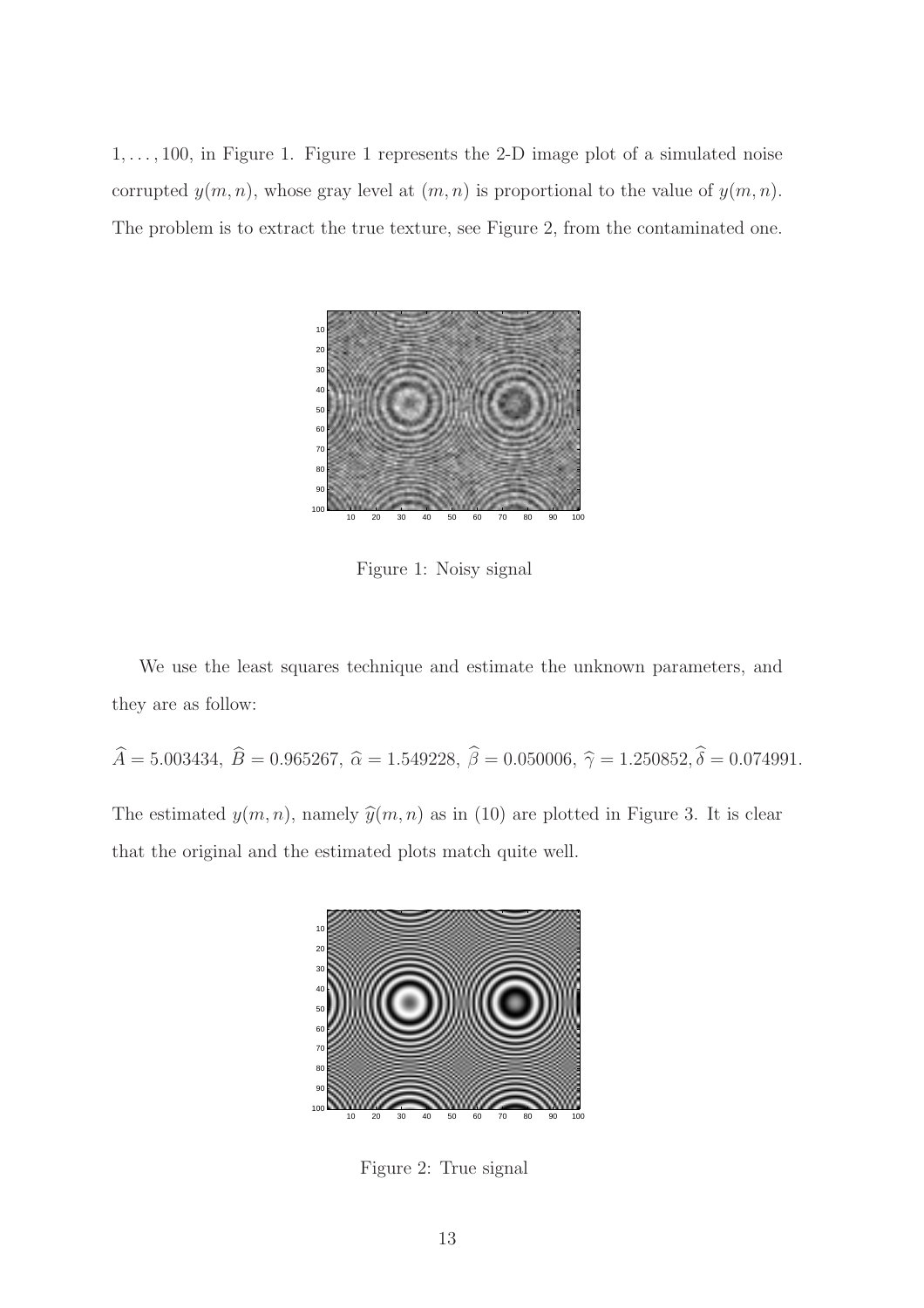

Figure 3: Estimated signal



Figure 4: True image

Next we have generated another data with similar set of values as in Friedlander and Francos (1996) suitable for our model.

$$
A^0 = 1.0
$$
,  $B^0 = 1.0$ ,  $\alpha^0 = 0.45$ ,  $\beta^0 = 0.0015$ ,  $\gamma^0 = 0.82$ ,  $\delta^0 = 0.0022$ .

and  $\sigma^2 = 0.005$ . Then we have simulated the data and used our method as before to get the estimated image. They two images, true and estimated, also looks very similar. The estimates of the corresponding parameters are as follows  $\hat{A} = 0.305698, \ \hat{B} =$ −0.054401,  $\hat{\alpha} = 0.586525$ ,  $\hat{\beta} = 0.000995$ ,  $\hat{\gamma} = 0.969553$ ,  $\hat{\delta} = 0.001654$ .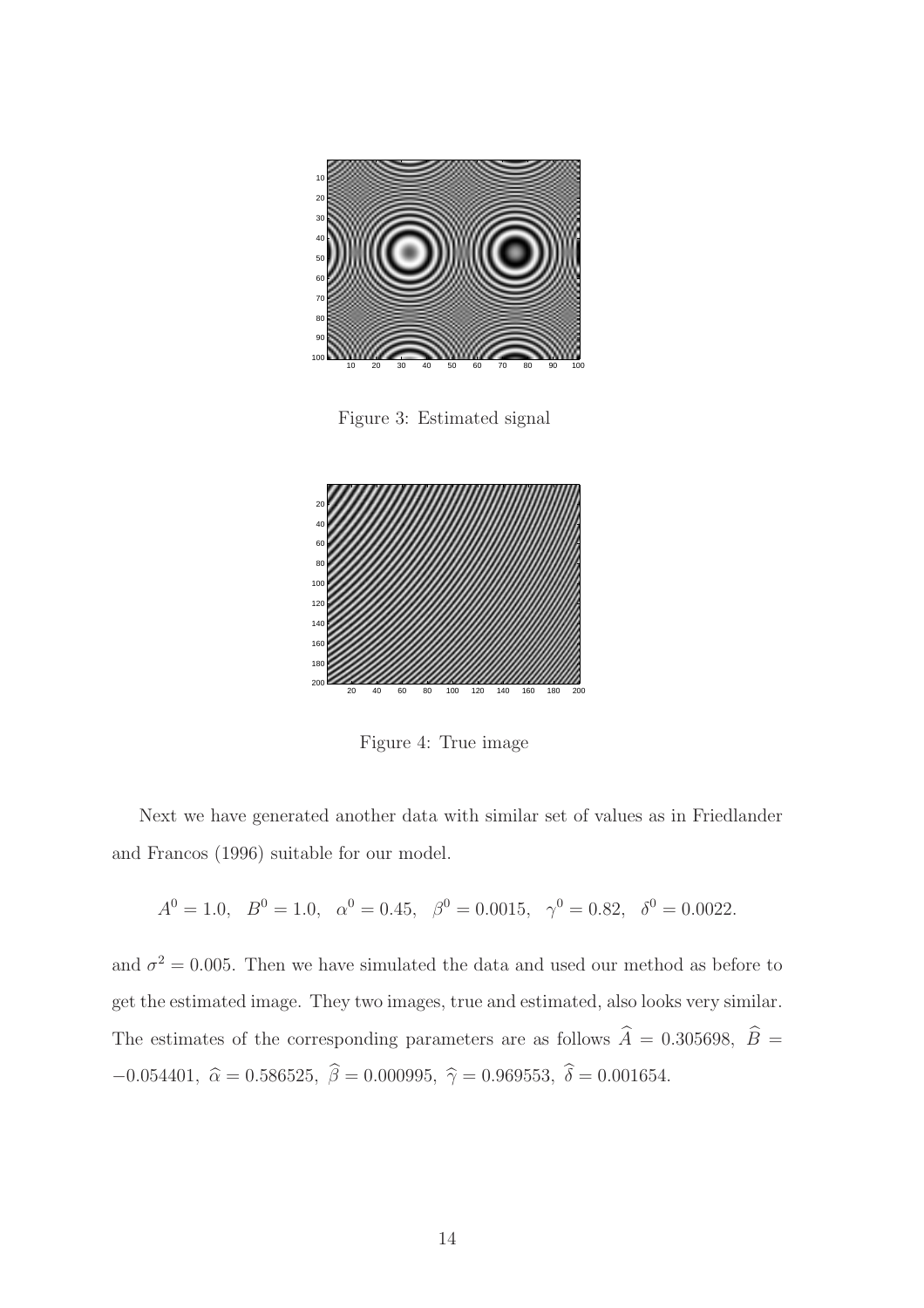

Figure 5: Estimated image

### 5 Conclusion

In this paper we consider the 2-D polynomial phase signal model and study the properties of the least squares estimators of the unknown parameters. We have proved that the least squares estimators are strongly consistent and they are asymptotically normally distributed. It is observed that the least squares estimators can be obtained as a  $r(r+3)$ 2 dimensional optimization problem. Our simulation results suggest that the asymptotic properties of the least squares estimators can be used quite effectively even for moderate sample sizes.

There are several open issues and generalizations which are of interests for future work. For example, it is observed that the least squares estimators can be obtained using a  $r(r+3)$ 2 dimensional optimization problem. It will be interesting to develop some numerically efficient algorithm to find a solution of this optimization problem. Moreover, although the least squares estimators are quite efficient, it is well known that they may not be very robust. Developing robust parameter estimation in this case will be of interest. More work is needed along that direction.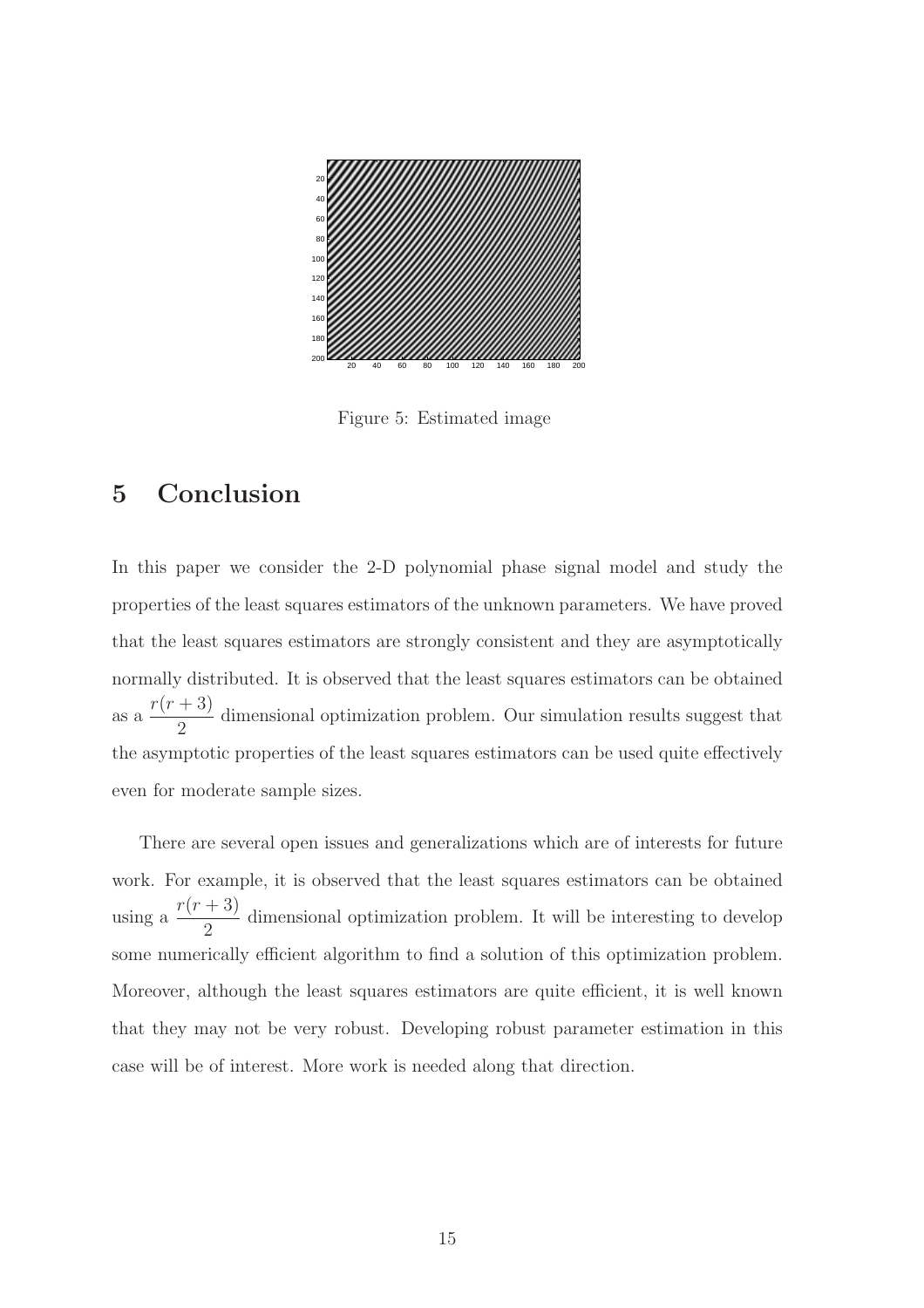# Supplementary

In this section we have provided all the tables based on the simulation experiments discussed in Section 4. In case of Model 1, for Gaussian errors the results are presented in Tables 1 - 4, and in case of Laplace errors the results are reported in Tables 5 - 8. For Model 2, the results are reported in Table 9. All the proofs also are presented in this section.

Table 1: The MEAN, MSE, VAR and ASYV of the least squares estimators when  $\sigma^2$  $= 0.05$ , Error-I and  $\varepsilon(m, n)$ 's are Gaussian random variables (Model 1)

| $M=N=50$    |               |                |                                |                |               |                |  |  |  |  |
|-------------|---------------|----------------|--------------------------------|----------------|---------------|----------------|--|--|--|--|
|             |               |                |                                |                |               |                |  |  |  |  |
| <b>PARA</b> | 5.00          | 5.00           | 1.00                           | 0.05           | 1.50          | 0.50           |  |  |  |  |
| <b>MEAN</b> | 4.998749      | 5.000799       | 0.999997                       | 0.050000       | 1.500020      | 0.500000       |  |  |  |  |
| MSE         | $0.12381E-02$ | $0.10095E-02)$ | $0.11243E-06$                  | $0.39859E-10$  | $0.38522E-06$ | $0.11305E-09$  |  |  |  |  |
| VAR.        | $0.12365E-02$ | $0.10089E-02$  | $0.11242E-06$                  | $0.39853E-10$  | $0.38490E-06$ | $0.11297E-09$  |  |  |  |  |
| ASYV        | $0.72000E-03$ | $0.72000E-03$  | $0.61440E-07$                  | $0.23040E-10$  | $0.61440E-07$ | $0.23040E-10$  |  |  |  |  |
| $M=N=75$    |               |                |                                |                |               |                |  |  |  |  |
| <b>PARA</b> | 5.00<br>5.00  |                | 1.00                           | 0.05           | 1.50          | 0.50           |  |  |  |  |
| <b>MEAN</b> | 5.001370      | 4.998416       | 1.000027                       | 0.050000       | 1.499981      | 0.500000       |  |  |  |  |
| <b>MSE</b>  | $0.43412E-03$ | $0.43844E-03$  | $(0.37391E-07)$                | $0.63734E-11)$ | $0.37549E-07$ | $0.63756E-11)$ |  |  |  |  |
| VAR.        | $0.43225E-03$ | $0.43594E-03$  | $0.36688E-07$                  | $0.62422E-11$  | $0.37172E-07$ | $0.63756E-11)$ |  |  |  |  |
| <b>ASYV</b> | $0.32000E-03$ | $0.32000E-03$  | $0.20227E-11$<br>$0.12136E-07$ |                | $0.12136E-07$ | $0.20221E-11)$ |  |  |  |  |
|             |               |                | $M = N = 100$                  |                |               |                |  |  |  |  |
| <b>PARA</b> | 5.00          | 5.00           | 1.00                           | 0.05           | 1.50          | 0.50           |  |  |  |  |
| <b>MEAN</b> | 4.983871      | 5.015692       | 1.000094                       | 0.049999       | 1.500076      | 0.500000       |  |  |  |  |
| MSE         | $0.35075E-03$ | $0.32362E-03$  | $0.15354E-07$                  | $0.14174E-11$  | $0.75770E-08$ | $0.75615E-12)$ |  |  |  |  |
| VAR.        | $0.90565E-04$ | $0.77356E-04$  | $0.64723E-08$                  | $0.62758E-12$  | $0.17133E-08$ | $0.32169E-12$  |  |  |  |  |
| <b>ASYV</b> | $0.24000E-03$ | $0.24000E-03$  | $0.68285E-08$                  | $0.85333E-12$  | $0.68285E-08$ | $0.85333E-12$  |  |  |  |  |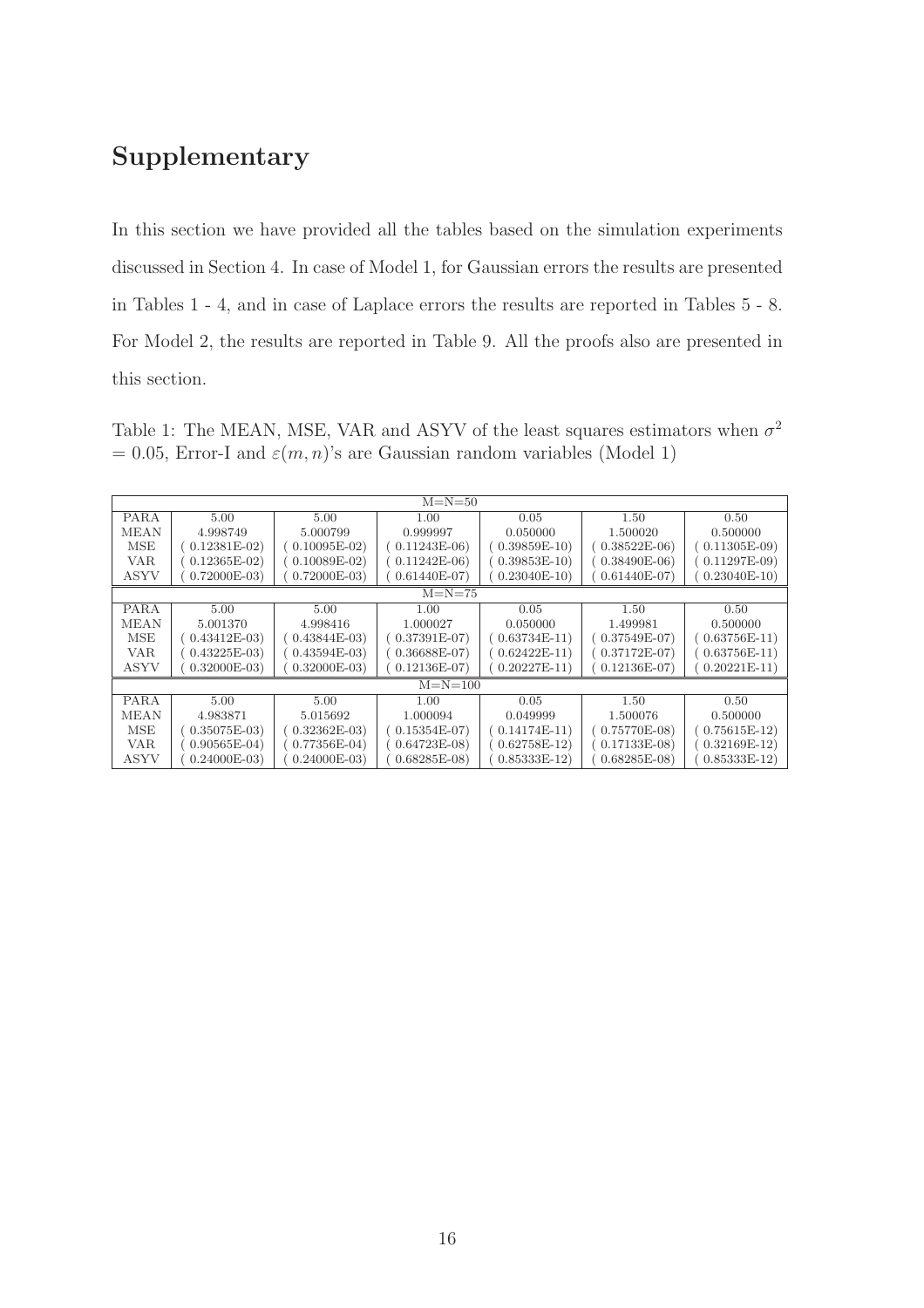Table 2: The MEAN, MSE, VAR and ASYV of the least squares estimators when  $\sigma^2$ = 0.5, Error-I and  $\varepsilon(m, n)$ 's are Gaussian random variables (Model 1)

| $M=N=50$    |                                              |                |                                |               |               |                  |  |  |  |
|-------------|----------------------------------------------|----------------|--------------------------------|---------------|---------------|------------------|--|--|--|
|             | PARA<br>5.00<br>5.00<br>1.00<br>0.05<br>1.50 |                |                                |               |               |                  |  |  |  |
| <b>MEAN</b> | 4.993152                                     | 5.003687       | 1.000072                       | 0.049999      | 1.500018      | 0.50<br>0.499999 |  |  |  |
| <b>MSE</b>  | $0.14862E-01$                                | $0.89375E-02$  | $0.11333E-05$                  | $0.42206E-09$ | $0.56846E-05$ | $0.21873E-08$    |  |  |  |
| VAR.        | $0.14815E-01$                                | $0.89239E-02$  | $0.11280E-05$                  | $0.42062E-09$ | $0.56842E-05$ | $0.21871E-08$    |  |  |  |
| <b>ASYV</b> | $0.72000E-02$                                | $0.72000E-02)$ | $0.61440E-06$                  | $0.23040E-09$ | $0.61440E-06$ | $0.23040E-09$    |  |  |  |
|             | $M=N=75$                                     |                |                                |               |               |                  |  |  |  |
| <b>PARA</b> | 5.00                                         | 5.00           | 1.00                           | 0.05          | 1.50          | 0.50             |  |  |  |
| <b>MEAN</b> | 4.998179                                     | 5.000843       | 1.000020                       | 0.050000      | 1.500002      | 0.500000         |  |  |  |
| MSE         | $0.30544E-02$                                | $0.30886E-02$  | $0.27571E-06$                  | $0.46163E-10$ | $0.27355E-06$ | $0.47246E-10$    |  |  |  |
| VAR.        | $0.30511E-02$                                | $0.30879E-02$  | $0.27533E-06$                  | $0.46128E-10$ | $0.27354E-06$ | $0.47246E-10$    |  |  |  |
| <b>ASYV</b> | $0.32000E-02$                                | $0.32000E-02)$ | $0.20227E-10$<br>$0.12136E-06$ |               | $0.12136E-06$ | $0.20227E-10$    |  |  |  |
|             |                                              |                | $M = N = 100$                  |               |               |                  |  |  |  |
| <b>PARA</b> | 5.00                                         | 5.00           | 1.00                           | 0.05          | 1.50          | 0.50             |  |  |  |
| <b>MEAN</b> | 4.984965                                     | 5.013754       | 1.000111                       | 0.049999      | 1.500057      | 0.500000         |  |  |  |
| MSE         | $0.69261E-03$                                | $0.71473E-03$  | $0.52219E-07$                  | $0.55155E-11$ | $0.56498E-08$ | $0.96203E-12$    |  |  |  |
| <b>VAR</b>  | $0.46656E-03$                                | $0.52554E-03$  | $0.39950E-07$                  | $0.42982E-11$ | $0.24600E-08$ | $0.65270E-12$    |  |  |  |
| <b>ASYV</b> | $0.24000E-02$                                | $0.24000E-02$  | $0.68285E-07$                  | $0.85333E-11$ | $0.68285E-07$ | $0.85333E-11)$   |  |  |  |

Table 3: The MEAN, MSE, VAR and ASYV of the least squares estimators when  $\sigma^2$  $= 0.05$ , Error-II and  $\varepsilon(m, n)$ 's are Gaussian random variables (Model 1)

| $M=N=50$    |               |               |                                |                |               |                 |  |  |  |
|-------------|---------------|---------------|--------------------------------|----------------|---------------|-----------------|--|--|--|
| <b>PARA</b> | 5.00<br>5.00  |               | 1.00<br>0.05                   |                | 1.50          | 0.50            |  |  |  |
| <b>MEAN</b> | 4.998425      | 5.001181      | 1.000016                       | 0.050000       | 1.500002      | 0.500000        |  |  |  |
| <b>MSE</b>  | $0.68604E-03$ | $0.68611E-03$ | $(0.11592E-06)$                | $0.44304E-10$  | $0.11251E-06$ | $(0.40000E-10)$ |  |  |  |
| <b>VAR</b>  | $0.68357E-03$ | $0.68472E-03$ | $0.11565E-06$                  | $0.44250E-10$  | $0.11250E-06$ | $0.40000E-10$   |  |  |  |
| ASYV        | $0.97840E-03$ | $0.97840E-03$ | $0.83490E-07$                  | $0.31309E-10$  | $0.83490E-07$ | $0.31309E-10$   |  |  |  |
| $M=N=75$    |               |               |                                |                |               |                 |  |  |  |
| PARA        | 5.00<br>5.00  |               | 1.00                           | 0.05           | 1.50          | 0.50            |  |  |  |
| <b>MEAN</b> | 5.000978      | 4.998699      | 1.000024                       | 0.050000       | 1.499987      | 0.500000        |  |  |  |
| <b>MSE</b>  | $0.48896E-03$ | $0.47950E-03$ | $0.44114E-07$                  | $0.76008E-11$  | $0.45481E-07$ | $(0.78724E-11)$ |  |  |  |
| <b>VAR</b>  | $0.48799E-03$ | $0.47780E-03$ | $0.43524E-07$                  | $0.74974E-11$  | $0.45366E-07$ | $0.78669E-11)$  |  |  |  |
| ASYV        | $0.43484E-03$ | $0.43484E-03$ | $0.27486E-11$<br>$0.16492E-07$ |                | $0.16492E-07$ | $0.27486E-11$   |  |  |  |
|             |               |               | $M = N = 100$                  |                |               |                 |  |  |  |
| <b>PARA</b> | 5.00          | 5.00          | 1.00                           | 0.05           | 1.50          | 0.50            |  |  |  |
| <b>MEAN</b> | 4.983525      | 5.016331      | 1.000103                       | 0.049999       | 1.500071      | 0.500000        |  |  |  |
| <b>MSE</b>  | $0.43866E-03$ | $0.42898E-03$ | $0.24280E-07$                  | $0.21339E-11)$ | $0.67342E-08$ | $0.68071E-12$   |  |  |  |
| <b>VAR</b>  | $0.16725E-03$ | $0.16233E-03$ | $0.13803E-07$                  | $0.12060E-11)$ | $0.16579E-08$ | $0.31423E-12$   |  |  |  |
| ASYV        | $0.32613E-03$ | $0.32613E-03$ | $0.92768E-08$                  | $0.11596E-11)$ | $0.92768E-08$ | $0.11596E-11)$  |  |  |  |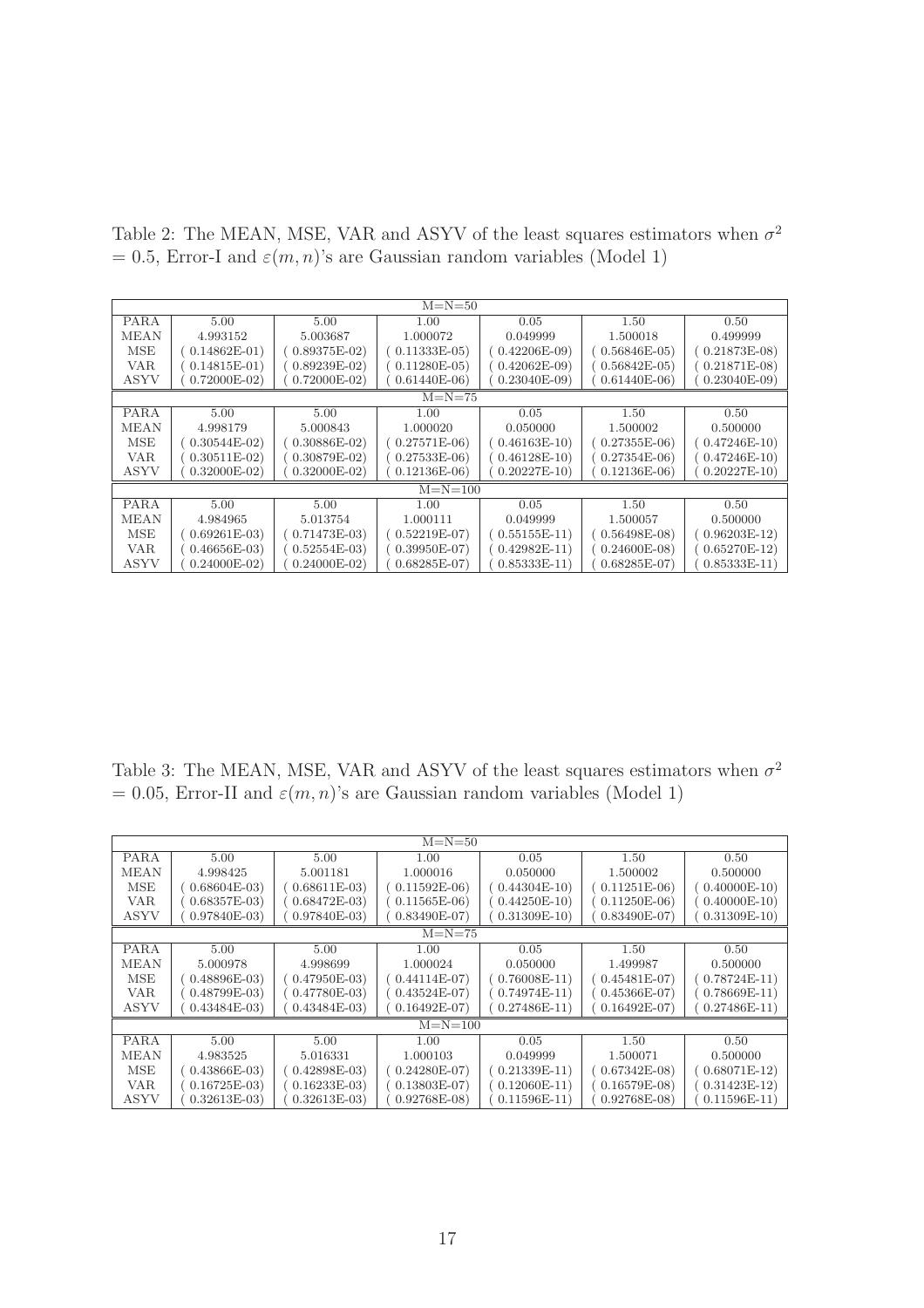Table 4: The MEAN, MSE, VAR and ASYV of the least squares estimators when  $\sigma^2$  $= 0.5$ , Error-II and  $\varepsilon(m, n)$ 's are Gaussian random variables (Model 1)

| $M=N=50$    |                |                                                 |                 |                |               |                |  |  |  |
|-------------|----------------|-------------------------------------------------|-----------------|----------------|---------------|----------------|--|--|--|
| <b>PARA</b> | 5.00<br>5.00   |                                                 | 1.00<br>0.05    |                | 1.50          | 0.50           |  |  |  |
| <b>MEAN</b> | 4.995960       | 5.002028                                        | 1.000068        | 0.049999       | 1.499953      | 0.500001       |  |  |  |
| MSE         | $0.69557E-02$  | $0.69637E-02$                                   | $(0.14144E-05)$ | $0.53330E-09$  | $0.11924E-05$ | $0.43918E-09$  |  |  |  |
| <b>VAR</b>  | $0.69394E-02$  | $0.69596E-02)$                                  | $0.14098E-05$   | $0.53240E-09$  | $0.11900E-05$ | $0.43844E-09$  |  |  |  |
| ASYV        | $0.97840E-02$  | $(0.97840E-02)$                                 | $0.83490E-06$   | $0.31309E-09$  | $0.83490E-06$ | $0.31309E-09$  |  |  |  |
| $M=N=75$    |                |                                                 |                 |                |               |                |  |  |  |
| <b>PARA</b> | 5.00           | 5.00                                            | 1.00            | 0.05           | 1.50          | 0.50           |  |  |  |
| <b>MEAN</b> | 4.998765       | 4.999673                                        | 1.000021        | 0.050000       | 1.499990      | 0.500000       |  |  |  |
| MSE         | $0.44162E-02)$ | $0.44612E-02$                                   | $(0.39796E-06)$ | $0.61326E-10$  | $0.31483E-06$ | $0.53257E-10$  |  |  |  |
| VAR.        | $0.44147E-02$  | $0.44611E-02$                                   | $0.39755E-06$   | $0.61311E-10$  | $0.31474E-06$ | $0.53251E-10$  |  |  |  |
| <b>ASYV</b> | $0.43484E-02$  | $0.27486E-10$<br>$0.43484E-02$<br>$0.16492E-06$ |                 |                | $0.16492E-06$ | $0.27486E-10$  |  |  |  |
|             |                |                                                 | $M = N = 100$   |                |               |                |  |  |  |
| <b>PARA</b> | 5.00           | 5.00                                            | 1.00            | 0.05           | 1.50          | 0.50           |  |  |  |
| <b>MEAN</b> | 4.981299       | 5.018357                                        | 1.000159        | 0.049998       | 1.500048      | 0.500000       |  |  |  |
| <b>MSE</b>  | $0.86866E-03$  | $0.10029E-02$                                   | $(0.80940E-07)$ | $0.82032E-11)$ | $0.45432E-08$ | $0.93503E-12$  |  |  |  |
| VAR.        | $0.51900E-03$  | $0.66586E-03$                                   | $0.55460E-07$   | $0.57826E-11)$ | $0.22498E-08$ | $0.76692E-12)$ |  |  |  |
| ASYV        | $0.32613E-02$  | $0.32613E-02$                                   | $0.92768E-07$   | $0.11596E-10$  | $0.92768E-07$ | $0.11596E-10$  |  |  |  |

Table 5: The MEAN, MSE, VAR and ASYV of the least squares estimators when  $\sigma^2$  $= 0.05$ , Error-I and  $\varepsilon(m, n)$ 's are Laplace random variables (Model 1)

| $M=N=50$    |                |                 |                 |                                |               |                |  |  |  |
|-------------|----------------|-----------------|-----------------|--------------------------------|---------------|----------------|--|--|--|
| <b>PARA</b> | 5.00<br>5.00   |                 | 0.05<br>1.00    |                                | 1.50          | 0.50           |  |  |  |
| <b>MEAN</b> | 5.006754       | 5.001654        | 1.002316        | 0.049912                       | 1.500532      | 0.499913       |  |  |  |
| <b>MSE</b>  | $0.13214E-02$  | $(0.10765E-02)$ | $(0.11765E-06)$ | $0.40145E-10$                  | $0.39675E-06$ | $0.12267E-09$  |  |  |  |
| VAR.        | $0.13112E-02$  | $0.10498E-02$   | $0.11111E-06$   | $0.39264E-10$                  | $0.39541E-06$ | $0.12001E-09$  |  |  |  |
| ASYV        | $0.72000E-03$  | $0.72000E-03$   | $0.61440E-07$   | $0.61440E-07$<br>$0.23040E-10$ |               | $0.23040E-10$  |  |  |  |
| $M=N=75$    |                |                 |                 |                                |               |                |  |  |  |
| <b>PARA</b> | 5.00<br>5.00   |                 | 1.00            | 0.05                           | 1.50          | 0.50           |  |  |  |
| <b>MEAN</b> | 5.003412       | 5.000132        | 0.999911        | 0.049992                       | 1.500016      | 0.499981       |  |  |  |
| MSE         | $0.44563E-03$  | $0.44983E-03$   | $0.37998E-07$   | $0.64876E-11$                  | $0.37999E-07$ | $0.64236E-11$  |  |  |  |
| VAR.        | $0.44123E-03$  | $0.43889E-03$   | $0.37076E-07$   | $0.63991E-11)$                 | $0.37571E-07$ | $0.63998E-11)$ |  |  |  |
| ASYV        | $0.32000E-03$  | $0.32000E-03$   | $0.12136E-07$   | $0.20227E-11$                  |               | $0.20221E-11$  |  |  |  |
|             |                |                 | $M = N = 100$   |                                |               |                |  |  |  |
| <b>PARA</b> | 5.00           | 5.00            | 1.00            | 0.05                           | 1.50          | 0.50           |  |  |  |
| <b>MEAN</b> | 4.983871       | 5.015692        | 1.000094        | 0.049999                       | 1.500076      | 0.500000       |  |  |  |
| <b>MSE</b>  | $0.35657E-03$  | $0.32463E-03$   | $0.15588E-07$   | $0.14768E-11$                  | $0.75991E-08$ | $0.75899E-12$  |  |  |  |
| VAR.        | $0.90786E-04)$ | $0.77651E-04$   | $0.64915E-08$   | $0.62887E-12$                  | $0.17387E-08$ | $0.32342E-12$  |  |  |  |
| ASYV        | $0.24000E-03$  | $0.24000E-03$   | $0.68285E-08$   | $0.85333E-12$                  | $0.68285E-08$ | $0.85333E-12$  |  |  |  |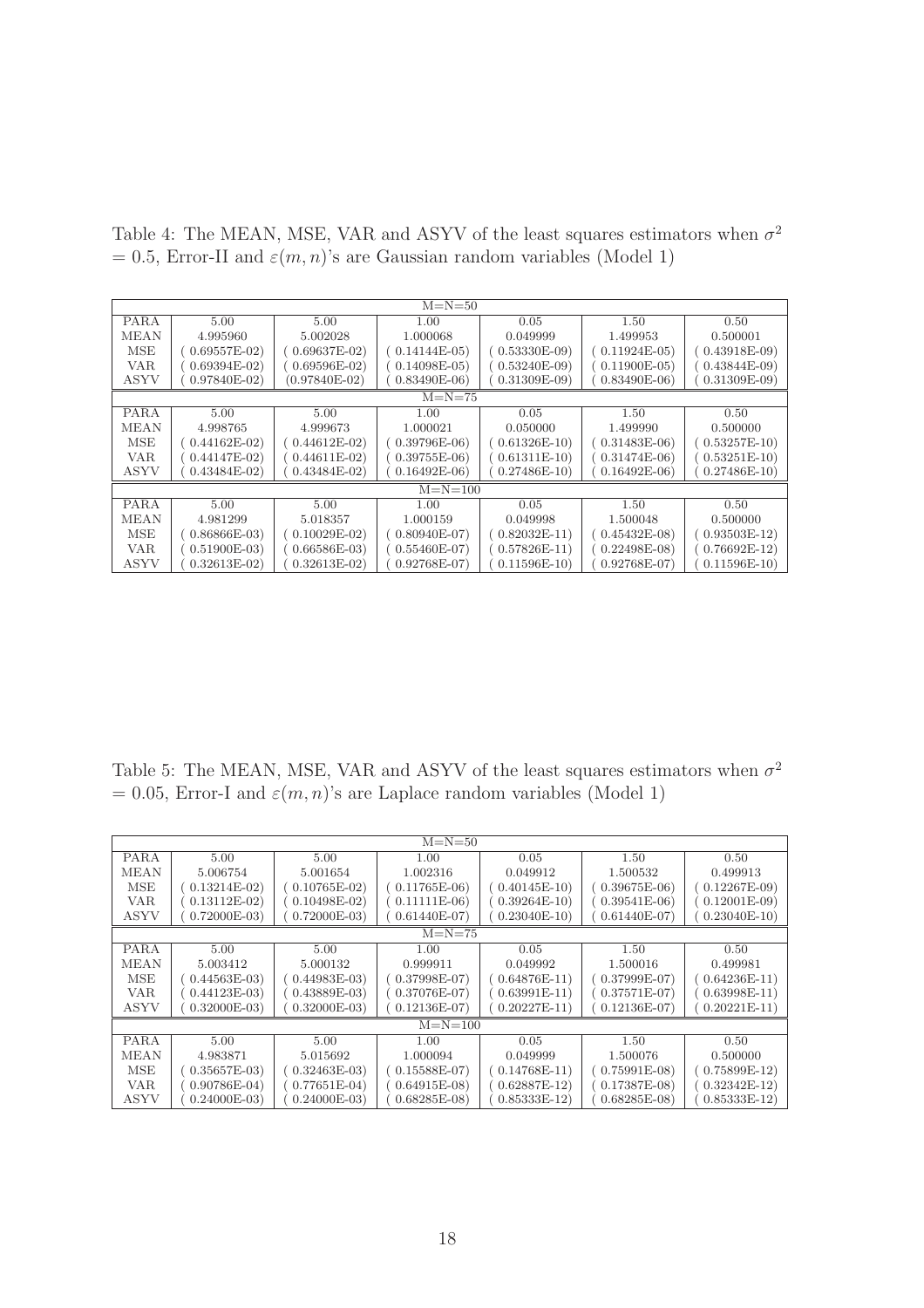Table 6: The MEAN, MSE, VAR and ASYV of the least squares estimators when  $\sigma^2$ = 0.5, Error-I and  $\varepsilon(m, n)$ 's are Laplace random variables (Model 1)

| $M=N=50$    |               |                 |                                |                |               |                |  |  |  |
|-------------|---------------|-----------------|--------------------------------|----------------|---------------|----------------|--|--|--|
| <b>PARA</b> | 5.00<br>5.00  |                 | 1.00                           | 0.05           |               | 0.50           |  |  |  |
| <b>MEAN</b> | 4.996754      | 4.998767        | 1.000564                       | 0.050031       | 1.500784      | 0.499943       |  |  |  |
| MSE         | $0.15123E-01$ | $0.94325E-02$   | $(0.12875E-05)$                | $0.436574-09$  | $0.57865E-05$ | $0.22998E-08$  |  |  |  |
| VAR.        | $0.14993E-01$ | $0.91234E-02$   | $0.11887E-05$                  | $0.43018E-09$  | $0.57003E-05$ | $0.21997E-08$  |  |  |  |
| ASYV        | $0.72000E-02$ | $0.72000E-02)$  | $0.61440E-06$                  | $0.23040E-09$  | $0.61440E-06$ | $0.23040E-09$  |  |  |  |
| $M=N=75$    |               |                 |                                |                |               |                |  |  |  |
| <b>PARA</b> | 5.00          | 5.00            | 1.00                           | 0.05           | 1.50          | 0.50           |  |  |  |
| <b>MEAN</b> | 5.000153      | 5.001065        | 1.000776                       | 0.049965       | 1.500232      | 0.500116       |  |  |  |
| MSE         | $0.32287E-02$ | $0.327781 - 02$ | $(0.28671E-06)$                | $0.47861E-10$  | $0.28112E-06$ | $0.47998E-10$  |  |  |  |
| VAR.        | $0.31943E-02$ | $0.31671E-02$   | $0.28001E-06$                  | $0.46995E-10$  | $0.27967E-06$ | $0.47848E-10$  |  |  |  |
| ASYV        | $0.32000E-02$ | $0.32000E-02$   | $0.20227E-10$<br>$0.12136E-06$ |                | $0.12136E-06$ | $0.20227E-10$  |  |  |  |
|             |               |                 | $M = N = 100$                  |                |               |                |  |  |  |
| <b>PARA</b> | 5.00          | 5.00            | 1.00                           | 0.05           | 1.50          | 0.50           |  |  |  |
| <b>MEAN</b> | 5.000119      | 5.011234        | 1.000675                       | 0.050014       | 1.500165      | 0.500087       |  |  |  |
| MSE         | $0.69867E-03$ | $0.71675E-03$   | $(0.52568E-07)$                | $0.55376E-11)$ | $0.56621E-08$ | $0.96701E-12$  |  |  |  |
| VAR.        | $0.47212E-03$ | $0.53019E-03$   | $0.41671E-07$                  | $0.43789E-11$  | $0.25105E-08$ | $0.67562E-12$  |  |  |  |
| ASYV        | $0.24000E-02$ | $0.24000E-02$   | $0.68285E-07$                  | $0.85333E-11$  | $0.68285E-07$ | $0.85333E-11)$ |  |  |  |

Table 7: The MEAN, MSE, VAR and ASYV of the least squares estimators when  $\sigma^2$  $= 0.05$ , Error-II and  $\varepsilon(m, n)$ 's are Laplace random variables (Model 1)

| $M=N=50$    |                |                 |                   |                                |                 |                |  |  |  |
|-------------|----------------|-----------------|-------------------|--------------------------------|-----------------|----------------|--|--|--|
| <b>PARA</b> | 5.00<br>5.00   |                 | 0.05<br>1.00      |                                | 1.50            | 0.50           |  |  |  |
| <b>MEAN</b> | 4.991154       | 4.976781        | 1.004516          | 0.0499856                      | 1.500176        | 0.500232       |  |  |  |
| <b>MSE</b>  | $0.71657E-03$  | $(0.71245E-03)$ | $0.13561E-06$     | $0.46678E-10$                  | $0.13391E-06$   | $0.42584E-10$  |  |  |  |
| VAR.        | $0.70651E-03$  | $0.70067E-03$   | $(0.128971 - 06)$ | $0.455423 - 10$                | $0.12891E-06$   | $0.41675E-10$  |  |  |  |
| ASYV        | $0.97840E-03$  | $0.97840E-03$   | $0.83490E-07$     | $0.31309E-10$                  | $0.83490E-07$   | $0.31309E-10$  |  |  |  |
| $M=N=75$    |                |                 |                   |                                |                 |                |  |  |  |
| <b>PARA</b> | 5.00<br>5.00   |                 | 1.00              | 0.05                           | 1.50            | 0.50           |  |  |  |
| <b>MEAN</b> | 4.999651       | 4.995543        | 1.000667          | 0.050112                       | 1.500143        | 0.499945       |  |  |  |
| MSE         | $0.50187E-03$  | $0.500957-03$   | $0.45875E-07$     | $0.78098E-11$                  | $0.471541 - 07$ | $0.80009E-11)$ |  |  |  |
| VAR.        | $0.49089E-03$  | $0.48761E-03$   | $0.43998E-07$     | $0.75671E-11)$                 | $0.460091 - 07$ | $0.78998E-11$  |  |  |  |
| ASYV        | $0.43484E-03$  | $0.43484E-03$   | $0.16492E-07$     | $0.27486E-11$<br>$0.16492E-07$ |                 | $0.27486E-11$  |  |  |  |
|             |                |                 | $M = N = 100$     |                                |                 |                |  |  |  |
| <b>PARA</b> | 5.00           | 5.00            | 1.00              | 0.05                           | 1.50            | 0.50           |  |  |  |
| <b>MEAN</b> | 5.000561       | 5.001761        | 1.000451          | 0.049965                       | 1.500110        | 0.499993       |  |  |  |
| <b>MSE</b>  | $0.44541E-03$  | $0.438716-03$   | $0.24678E-07$     | $0.21667E-11)$                 | $0.67981E-08$   | $0.68121E-12$  |  |  |  |
| VAR.        | $0.172345-03)$ | $0.16876E-03$   | $0.14365E-07$     | $0.14671E-11)$                 | $0.18867E-08$   | $0.33451E-12$  |  |  |  |
| ASYV        | $0.32613E-03$  | $0.32613E-03$   | $0.92768E-08$     | $0.11596E-11)$                 | $0.92768E-08$   | $0.11596E-11)$ |  |  |  |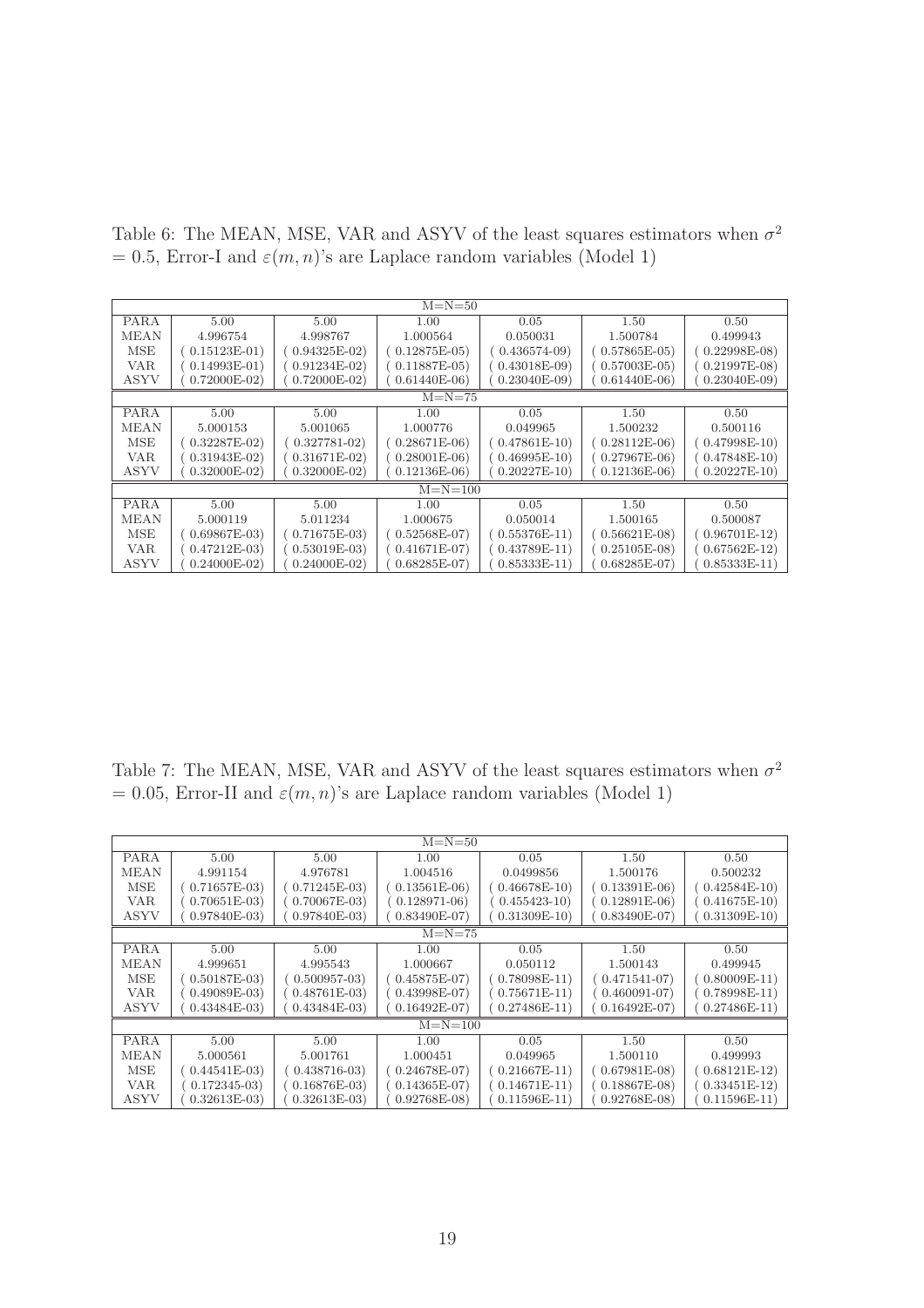Table 8: The MEAN, MSE, VAR and ASYV of the least squares estimators when  $\sigma^2$ = 0.5, Error-II and  $\varepsilon(m, n)$ 's are Laplace random variables (Model 1)

|             | $M=N=50$      |                 |                                |                |               |                |  |  |  |
|-------------|---------------|-----------------|--------------------------------|----------------|---------------|----------------|--|--|--|
| <b>PARA</b> | 5.00<br>5.00  |                 | 0.05<br>1.00                   |                | 1.50          | 0.50           |  |  |  |
| <b>MEAN</b> | 5.000541      | 5.006571        | 1.000675                       | 0.050071       | 1.499786      | 0.500112       |  |  |  |
| <b>MSE</b>  | $0.71453E-02$ | $0.71981E-02$   | $0.166547 - 05$                | $0.55543E-09$  | $0.13675E-05$ | $0.45871E-09$  |  |  |  |
| <b>VAR</b>  | $0.69878E-02$ | $0.700876 - 02$ | $0.157643 - 05$                | $0.54018E-09$  | $0.12287E-05$ | $0.45001E-09$  |  |  |  |
| <b>ASYV</b> | $0.97840E-02$ | $(0.97840E-02)$ | $0.83490E-06$                  | $0.31309E-09$  | $0.83490E-06$ | $0.31309E-09$  |  |  |  |
|             | $M=N=75$      |                 |                                |                |               |                |  |  |  |
| <b>PARA</b> | 5.00          | 5.00            | 1.00                           | 0.05           | 1.50          | 0.50           |  |  |  |
| <b>MEAN</b> | 4.994311      | 5.000113        | 1.000254                       | 0.050176       | 1.500087      | 0.500267       |  |  |  |
| MSE         | $0.46654E-02$ | $0.46098E-02$   | $(0.41076E-06)$                | $0.63245E-10$  | $0.33528E-06$ | $0.55267E-10$  |  |  |  |
| <b>VAR</b>  | $0.45186E-02$ | $0.459981 - 02$ | $0.40185E-06$                  | $0.62376E-10$  | $0.32675E-06$ | $0.54987E-10$  |  |  |  |
| ASYV        | $0.43484E-02$ | $0.43484E-02$   | $0.27486E-10$<br>$0.16492E-06$ |                | $0.16492E-06$ | $0.27486E-10$  |  |  |  |
|             |               |                 | $M = N = 100$                  |                |               |                |  |  |  |
| <b>PARA</b> | 5.00          | 5.00            | 1.00                           | 0.05           | 1.50          | 0.50           |  |  |  |
| <b>MEAN</b> | 4.982453      | 5.012546        | 1.000441                       | 0.050014       | 1.500067      | 0.500132       |  |  |  |
| <b>MSE</b>  | $0.88876E-03$ | $0.11768E-02$   | $(0.82001E-07)$                | $0.83176E-11)$ | $0.46651E-08$ | $0.94093E-12$  |  |  |  |
| VAR.        | $0.52176E-03$ | $0.66987E-03$   | $0.55860E-07$                  | $0.58019E-11$  | $0.22998E-08$ | $0.77016E-12)$ |  |  |  |
| ASYV        | $0.32613E-02$ | $0.32613E-02$   | $0.92768E-07$                  | $0.11596E-10$  | $0.92768E-07$ | $0.11596E-10$  |  |  |  |

Table 9: The MEAN, MSE, VAR and ASYV of the least squares estimators when  $\sigma^2$ = 0.5, Error-I and  $\varepsilon(m, n)$ 's are Laplace random variables (Model 2)

|             | $M=N=50$        |                   |                 |                 |                   |                   |                 |                 |  |
|-------------|-----------------|-------------------|-----------------|-----------------|-------------------|-------------------|-----------------|-----------------|--|
| PARA        | 2.00            | 2.00              | 1.00            | 0.05            | 0.01              | 1.0               | 0.05            | 0.01            |  |
| MEAN        | 1.987911        | 2.012565          | 1.000834        | 0.050032        | 0.010001          | 1.000878          | 0.050028        | 0.010003        |  |
| MSE         | (0.37671E-01)   | $(0.35645E-01)$   | $(0.25645E-05)$ | $(0.75678E-09)$ | $(0.41178E-12)$   | $(0.25538E-05)$   | $(0.76017E-09)$ | $(0.43176E-12)$ |  |
| <b>VAR</b>  | $(0.29879E-01)$ | $(0.276756 - 01)$ | $(0.21786E-05)$ | $(0.74564E-09)$ | $(0.39876E-12)$   | $(0.22176E-05)$   | $(0.74018E-09)$ | $(0.40173E-12)$ |  |
| <b>ASYV</b> | $(0.21543E-01)$ | $(0.21543E-01)$   | $(0.18232E-05)$ | $(0.68124E-09)$ | $(0.13672E-12)$   | $(0.18232E-05)$   | $(0.68124E-09)$ | $(0.13672E-12)$ |  |
|             | $M=N=75$        |                   |                 |                 |                   |                   |                 |                 |  |
| PARA        | 2.00            | 2.00              | 1.00            | 0.05            | 0.01              | 1.0               | 0.05            | 0.01            |  |
| MEAN        | 1.995671        | 1.994532          | 1.000675        | 0.050010        | 0.010000          | 1.000112          | 0.500112        | 0.010000        |  |
| MSE         | $(0.16523E-01)$ | $(0.166587 - 01)$ | $(0.62367E-06)$ | $(0.82567E-09)$ | $(0.12765E-13)$   | $(0.61786E-06)$   | $(0.81987E-09)$ | $(0.13451E-13)$ |  |
| <b>VAR</b>  | $(0.13668E-01)$ | $(0.140171 - 01)$ | $(0.58764E-06)$ | $(0.81198E-09)$ | $(0.111453 - 13)$ | $(0.599765 - 06)$ | $(0.81076E-09)$ | $(0.12017E-13)$ |  |
| ASYV        | $(0.94789E-02)$ | $(0.94789E-02)$   | $(0.34578E-06)$ | $(0.61235E-10)$ | $(0.90123E-14)$   | $(0.34587E-06)$   | $(0.61235E-10)$ | $(0.90123E-14)$ |  |
|             |                 |                   |                 | $M = N = 100$   |                   |                   |                 |                 |  |
| PARA        | 2.00            | 2.00              | 1.00            | 0.05            | 0.01              | 1.0               | 0.05            | 0.01            |  |
| MEAN        | 2.000897        | 2.000765          | 1.000675        | 0.050006        | 0.010000          | 1.499786          | 0.500112        | 0.010000        |  |
| MSE         | $(0.99865E-02)$ | $(0.98769E-02)$   | $(0.29876E-05)$ | $(0.35672E-11)$ | $(0.15467E-16)$   | $(0.30156E-06)$   | $(0.34561E-11)$ | $(0.15569E-16)$ |  |
| <b>VAR</b>  | $(0.90167E-02)$ | $(0.914536-02)$   | $(0.26778E-05)$ | $(0.31987E-11)$ | $(0.14221E-16)$   | $(0.27801E-06)$   | $(0.31675E-11)$ | $(0.14451E-16)$ |  |
| ASYV        | (0.70167E-02)   | $(0.70167E-02)$   | $(0.22167E-06)$ | $(0.23156E-11)$ | $(0.10176E-16)$   | $(0.22167E-06)$   | $(0.23156E-11)$ | (0.10176E-16)   |  |
|             |                 |                   |                 |                 |                   |                   |                 |                 |  |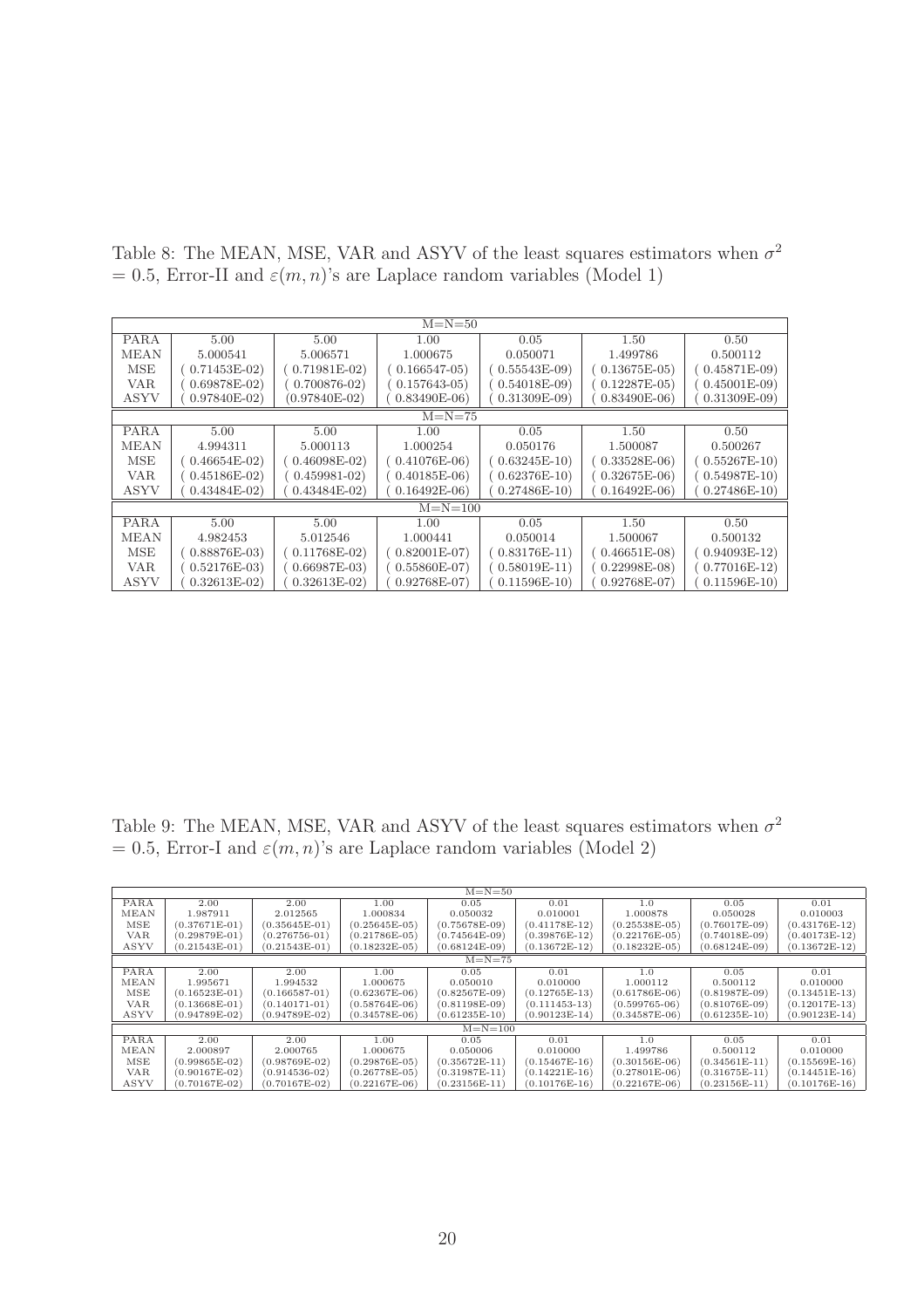Proof of Proposition-1 The proofs can be obtained using the results of Vinogradov (1954) for estimating Weyl (1916)'s sum for one and multi-dimensions. Suppose for a given  $k > 0$ ,  $f(n) = \alpha_1 n + \alpha_2 n^2 + \dots + \alpha_n n^k$  for  $n = 1, 2, \dots$ , where  $\alpha_1, \dots, \alpha_k$ are real numbers, and for a positive integer N,  $S = \sum_{n=1}^{N}$  $n=1$  $e^{2\pi i f(n)}$ . Then except for countable number of points  $\alpha_1, \ldots, \alpha_k$ ,  $S = O(N^{1-\rho})$ , for some  $\rho > 0$ . Hence

$$
\lim_{N \to \infty} \frac{1}{N} \sum_{n=1}^{N} e^{2\pi i (\alpha_1 n + \alpha_2 n^2 + \dots + \alpha_k n^k)} = 0.
$$

Therefore, we immediately have

$$
\lim_{N \to \infty} \frac{1}{N} \sum_{t=1}^{N} \cos(\alpha_1 n + \alpha_2 n^2 + \dots + \alpha_k n^k) = 0 \text{ and } \lim_{N \to \infty} \frac{1}{N} \sum_{t=1}^{N} \sin(\alpha_1 n + \alpha_2 n^2 + \dots + \alpha_k n^k) = 0.
$$

Similarly, if we denote  $f(m, n) = \sum_{r=1}^{r}$  $p=1$  $\sum_{ }^{p}$  $j=0$  $\alpha^{0}(j, p-j) m^{j} n^{p-j}$  and  $S = \sum^{M}$  $m=1$  $\sum_{i=1}^{N}$  $n=1$  $e^{2\pi i f(m,n)},$ then except for countable number of points  $\{\alpha^0(j, p-j), j = 0, 1, \ldots, p, p = 1, \ldots, r\},\$  $S = O(N^{1-\rho_1}M^{1-\rho_2})$  for some  $\rho_1 > 0$  and  $\rho_2 > 0$ . Hence (4) and (5) follow as

$$
\lim_{\min\{M,N\}\to\infty} \frac{1}{NM} \sum_{m=1}^{M} \sum_{n=1}^{N} e^{2\pi i f(m,n)} = 0.
$$

For  $s, t$  positive integers, we also have

$$
\lim_{\min\{M,N\}\to\infty} \frac{1}{N^{t+1}M^{s+1}} \sum_{m=1}^{M} \sum_{n=1}^{N} m^s n^t e^{2\pi i f(m,n)} = 0.
$$
 (18)

Now for  $s, t$  positive integers, using  $(18)$  and

$$
\lim_{M \to \infty} \frac{1}{M^{s+1}} \sum_{m=1}^{M} m^s = \frac{1}{s+1} \quad \text{and} \quad \lim_{N \to \infty} \frac{1}{N^{t+1}} \sum_{n=1}^{M} n^t = \frac{1}{t+1},
$$

(6), (7) follow.

**Proof of Lemma-1** First we will prove for  $r = 2$  to observe how the proof works and then provide the proof for general  $r$ . We will use the following results to prove it.

**Result 1:** For fixed  $j(k) = 1, 2, \dots, M - 1(N - 1)$ , and for fixed l, t such that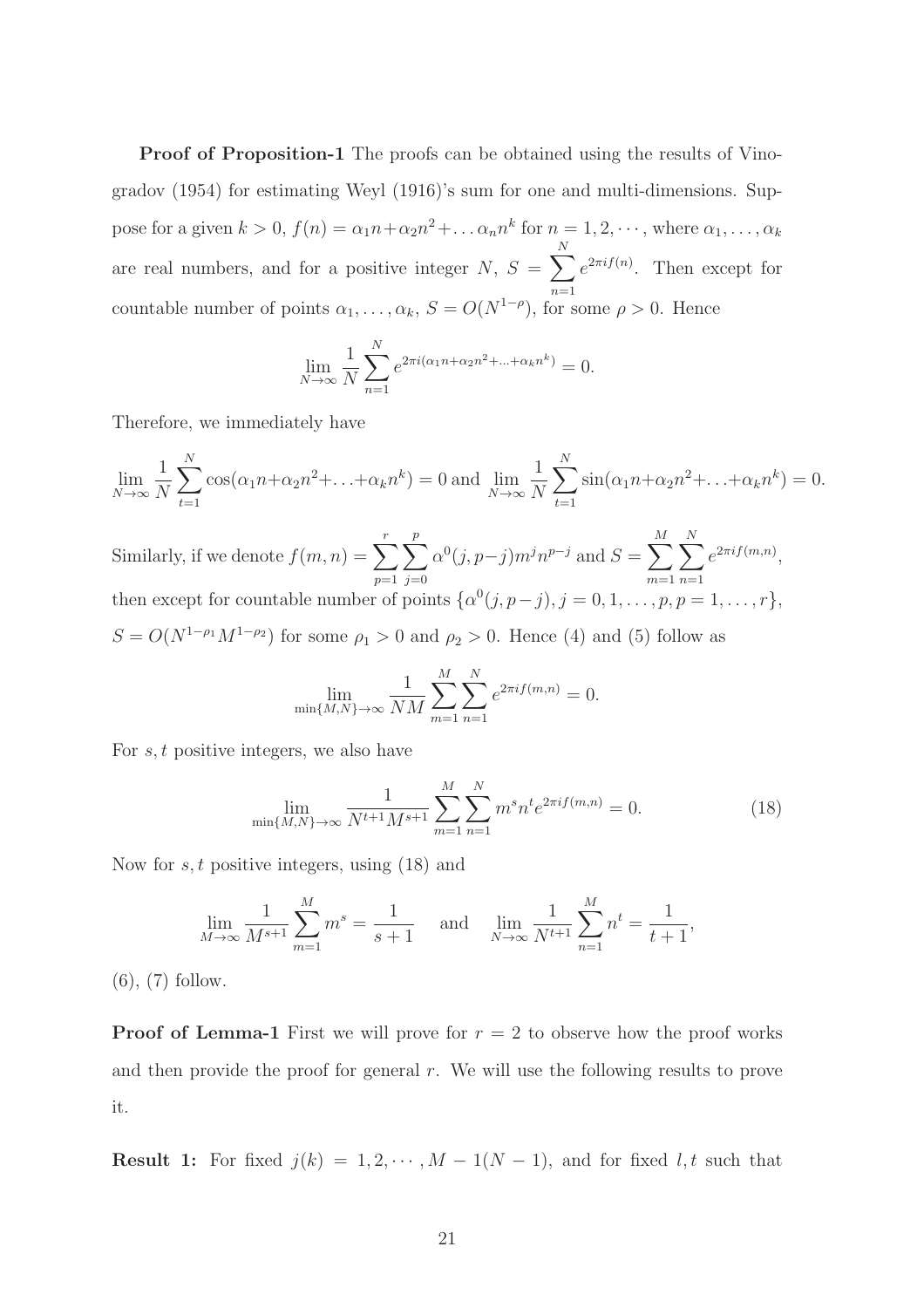$|j - l| < M$ ,  $|k - t| < N$ , using Holder's inequality we have

$$
E\left|\sum_{n=k+1}^{N-t+k} \sum_{m=j+1}^{M-l+j} \varepsilon(m,n)\varepsilon(m-j,n-k)\varepsilon(m+l,n+t)\varepsilon(m-j+l,n-k+t)\right|
$$
  
\n
$$
\leq \left[E\left(\sum_{n=k+1}^{N-t+k} \sum_{m=j+1}^{M-l+j} \varepsilon(m,n)\varepsilon(m-j,n-k)\varepsilon(m+l,n+t)\varepsilon(m-j+l,n-k+t)\right)^{2}\right]^{\frac{1}{2}}
$$
  
\n
$$
= \left[E\sum_{n=k+1}^{N-t+k} \sum_{m=j+1}^{M-l+j} (\varepsilon(m,n)\varepsilon(m-j,n-k)\varepsilon(m+l,n+t)\varepsilon(m-j+l,n-k+t))^{2}\right]^{\frac{1}{2}}
$$
  
\n
$$
= O(MN)^{\frac{1}{2}}
$$

The equality at the third step of the above expression holds as contribution over cross product terms is zero.  $\blacksquare$ 

**Result 2:** If we denote  $q(\phi, m, n) = t_1 \alpha m + t_2 \beta n$ , i.e.  $q(\phi, m, n)$  is a linear function of m and n, for some  $t_1, t_2$ , where  $\phi = (\alpha, \beta)$  then again using Holder's inequality, we have

$$
E \sup_{\phi} \left| \sum_{n=1}^{N} \sum_{m=1}^{M} \varepsilon(m, n) \varepsilon(m - j, n - k) e^{iq(\phi, m, n)} \right|
$$
  
\n
$$
\leq \left[ E \left( \sup_{\phi} \left| \sum_{n=1}^{N} \sum_{m=1}^{M} \varepsilon(m, n) \varepsilon(m - j, n - k) e^{iq(\phi, m, n)} \right| \right)^2 \right]^{\frac{1}{2}}
$$
  
\n
$$
= \left[ E \sup_{\phi} \left( \sum_{n=1}^{N} \sum_{m=1}^{M} \varepsilon(m, n) \varepsilon(m - j, n - k) e^{iq(\phi, m, n)} \right) \right]^{\frac{1}{2}}
$$
  
\n
$$
\left( \sum_{n=1}^{N} \sum_{m=1}^{M} \varepsilon(m, n) \varepsilon(m - j, n - k) e^{-iq(\phi, m, n)} \right)^{\frac{1}{2}}
$$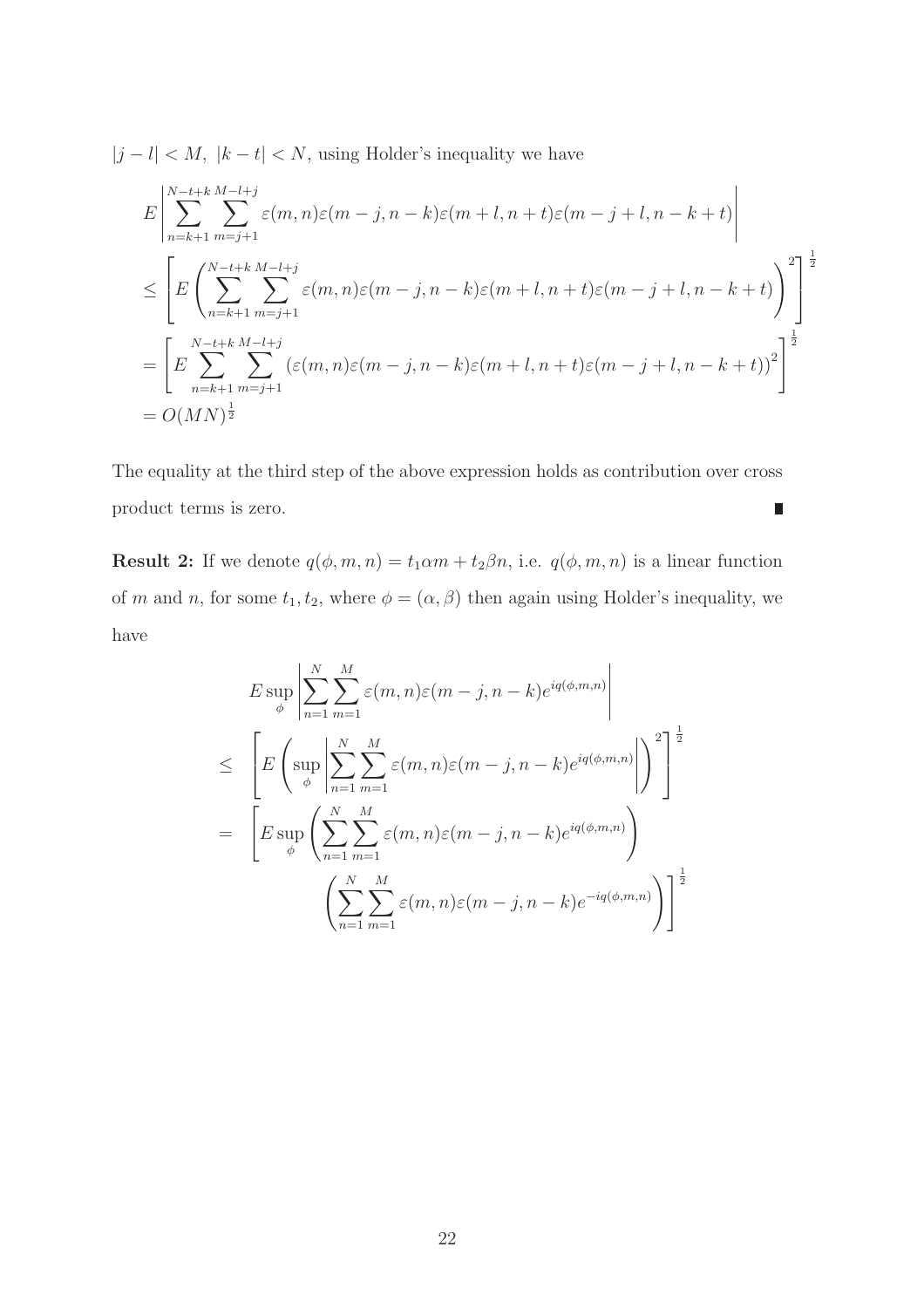$$
\leq \left[ E \sum_{n=1}^{N} \sum_{m=1}^{M} \varepsilon(m,n)^{2} \varepsilon(m-j,n-k)^{2} + 2E \left| \sum_{n=1}^{N-1} \sum_{m=1}^{M} \varepsilon(m,n) \varepsilon(m,n+1) \varepsilon(m-j,n-k) \varepsilon(m-j,n-k+1) \right|
$$
  
+ 
$$
2E \left| \sum_{n=1}^{N} \sum_{m=1}^{M-1} \varepsilon(m,n) \varepsilon(m+1,n) \varepsilon(m-j,n-k) \varepsilon(m-j+1,n-k) \right|
$$
  
+ 
$$
\cdots + 2E \left| \sum_{m=1}^{M} \varepsilon(m,1) \varepsilon(m,N) \varepsilon(m-j,1-k) \varepsilon(m-j,N-k) \right|
$$
  
+ 
$$
2E \left| \sum_{n=1}^{N} \varepsilon(1,n) \varepsilon(M,n) \varepsilon(1-j,n-k) \varepsilon(M-j,n-k) \right|
$$
  
+ 
$$
2E \left| \sum_{n=1}^{N-1} \sum_{m=1}^{M-1} \varepsilon(m,n) \varepsilon(m+1,n+1) \varepsilon(m-j,n-k) \varepsilon(m-j+1,n-k+1) \right|
$$
  
+ 
$$
\cdots + 2E \left| \varepsilon(M,1) \varepsilon(M,N) \varepsilon(M-j,1-k) \varepsilon(M-j,N-k) \right|
$$
  
+ 
$$
2E \left| \varepsilon(1,N) \varepsilon(M,N) \varepsilon(1-j,N-k) \varepsilon(M-j,N-k) \right|
$$
  
= 
$$
O(MN+MN(MN)^{\frac{1}{2}})^{\frac{1}{2}} = O((MN)^{\frac{3}{4}}).
$$

If  $q(\xi, m, n) = \alpha m + \beta m^2 + \gamma n + \delta n^2 + \nu mn$ , i.e.  $q(\xi, m, n)$  is a quadratic function of m and n, where  $\xi = (\alpha, \beta, \gamma, \delta, \nu)$  and let  $m - j = m', n - k = n'$ . Then

 $\mathcal{L}_{\mathcal{A}}$ 

$$
E \sup_{\xi} \left| \frac{1}{MN} \sum_{n=1}^{N} \sum_{m=1}^{M} X(m, n) e^{iq(\xi, m, n)} \right|
$$
  
\n
$$
= E \sup_{\xi} \left| \frac{1}{MN} \sum_{n=1}^{N} \sum_{m=1}^{M} \sum_{k=-\infty}^{\infty} \sum_{j=-\infty}^{\infty} a(j, k) \varepsilon(m - j, n - k) e^{iq(\xi, m, n)} \right|
$$
  
\n
$$
= E \sup_{\xi} \left| \frac{1}{MN} \sum_{k=-\infty}^{\infty} \sum_{j=-\infty}^{\infty} a(j, k) \sum_{n=1}^{N} \sum_{m=1}^{M} \varepsilon(m', n') e^{iq(\xi, m, n)} \right|
$$
  
\n
$$
\leq E \sup_{\xi} \sum_{k=-\infty}^{\infty} \sum_{j=-\infty}^{\infty} \left| a(j, k) \frac{1}{MN} \sum_{n=1}^{N} \sum_{m=1}^{M} \varepsilon(m', n') e^{iq(\xi, m, n)} \right|
$$
  
\n
$$
= E \sup_{\xi} \sum_{k=-\infty}^{\infty} \sum_{j=-\infty}^{\infty} |a(j, k)| \frac{1}{MN} \left| \sum_{n=1}^{N} \sum_{m=1}^{M} \varepsilon(m', n') e^{iq(\xi, m, n)} \right|
$$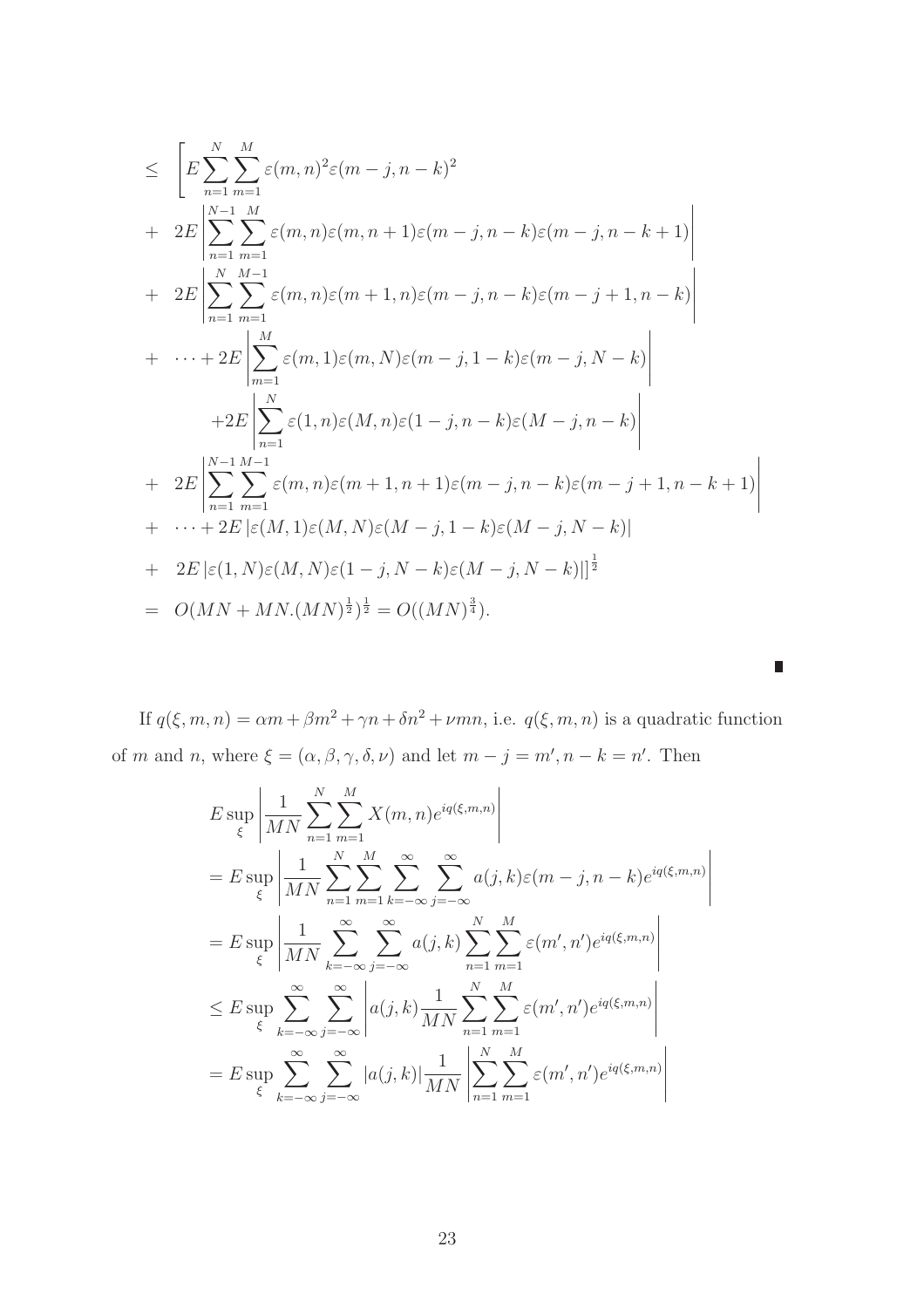$$
\leq \sum_{k=-\infty}^{\infty} \sum_{j=-\infty}^{\infty} |a(j,k)| \left[ E \sup_{\xi} \frac{1}{MN} \left| \sum_{n=1}^{N} \sum_{m=1}^{M} \varepsilon(m',n') e^{iq(\xi,m,n)} \right| \right]
$$
  
\n
$$
\leq \sum_{k=-\infty}^{\infty} \sum_{j=-\infty}^{\infty} |a(j,k)| \left[ E \sup_{\xi} \frac{1}{MN} \left| \sum_{n=1}^{N} \sum_{m=1}^{M} \varepsilon(m',n') e^{iq(\xi,m,n)} \right|^{2} \right]^{1/2}
$$
  
\n
$$
= \sum_{k=-\infty}^{\infty} \sum_{j=-\infty}^{\infty} |a(j,k)|
$$
  
\n
$$
\times \frac{1}{MN} \left[ E \sup_{\xi} \left( \sum_{n=1}^{N} \sum_{m=1}^{M} \varepsilon(m',n') e^{iq(\xi,m,n)} \right) \left( \sum_{n=1}^{N} \sum_{m=1}^{M} \varepsilon(m',n') e^{-iq(\xi,m,n)} \right) \right]^{1/2}
$$
  
\n
$$
\leq \sum_{k=-\infty}^{\infty} \sum_{j=-\infty}^{\infty} |a(j,k)| \times \frac{1}{MN} \left[ E \sum_{n=1}^{N} \sum_{m=1}^{M} \varepsilon(m',n')^{2}
$$
  
\n
$$
+ E \left| \sum_{n=1}^{N-1} \sum_{m=1}^{M} \varepsilon(m',n') \varepsilon(m',n'+1) e^{-i(2\delta n+\nu m)} \right|
$$
  
\n
$$
+ E \left| \sum_{n=1}^{N} \sum_{m=1}^{M-1} \varepsilon(m',n') \varepsilon(m'+1,n') e^{-i(2\beta m+\nu m)} \right|
$$
  
\n
$$
+ E \left| \sum_{m=1}^{N} \varepsilon(m',1-k) \varepsilon(m',N-k) \right|
$$
  
\n
$$
+ E \left| \sum_{n=1}^{N} \varepsilon(1-j,n') \varepsilon(M-j,n') \right|
$$
  
\n
$$
+ E \left| \varepsilon(1-j,1-k) \varepsilon(M-j,N-k) \right|^{1/2}
$$
  
\n

Therefore,

$$
E \sup_{\xi} \left| \frac{1}{(MN)^9} \sum_{n=1}^{N^9} \sum_{m=1}^{M^9} X(m,n) e^{iq(\xi,m,n)} \right| \le O((MN)^{-\frac{9}{8}})
$$
(19)

Take

$$
Z(M, N) = \sup_{\xi} \left| \frac{1}{(MN)^9} \sum_{n=1}^{N^9} \sum_{m=1}^{M^9} X(m, n) e^{iq(\xi, m, n)} \right|
$$

and for  $\epsilon > 0$ 

$$
\sum_{N=1}^{\infty} \sum_{M=1}^{\infty} P(Z(M, N) > \epsilon) \le \sum_{N=1}^{\infty} \sum_{M=1}^{\infty} \frac{EZ(M, N)}{\epsilon} \le \sum_{N=1}^{\infty} \sum_{M=1}^{\infty} \frac{O((MN)^{-\frac{9}{8}})}{\epsilon} < \infty
$$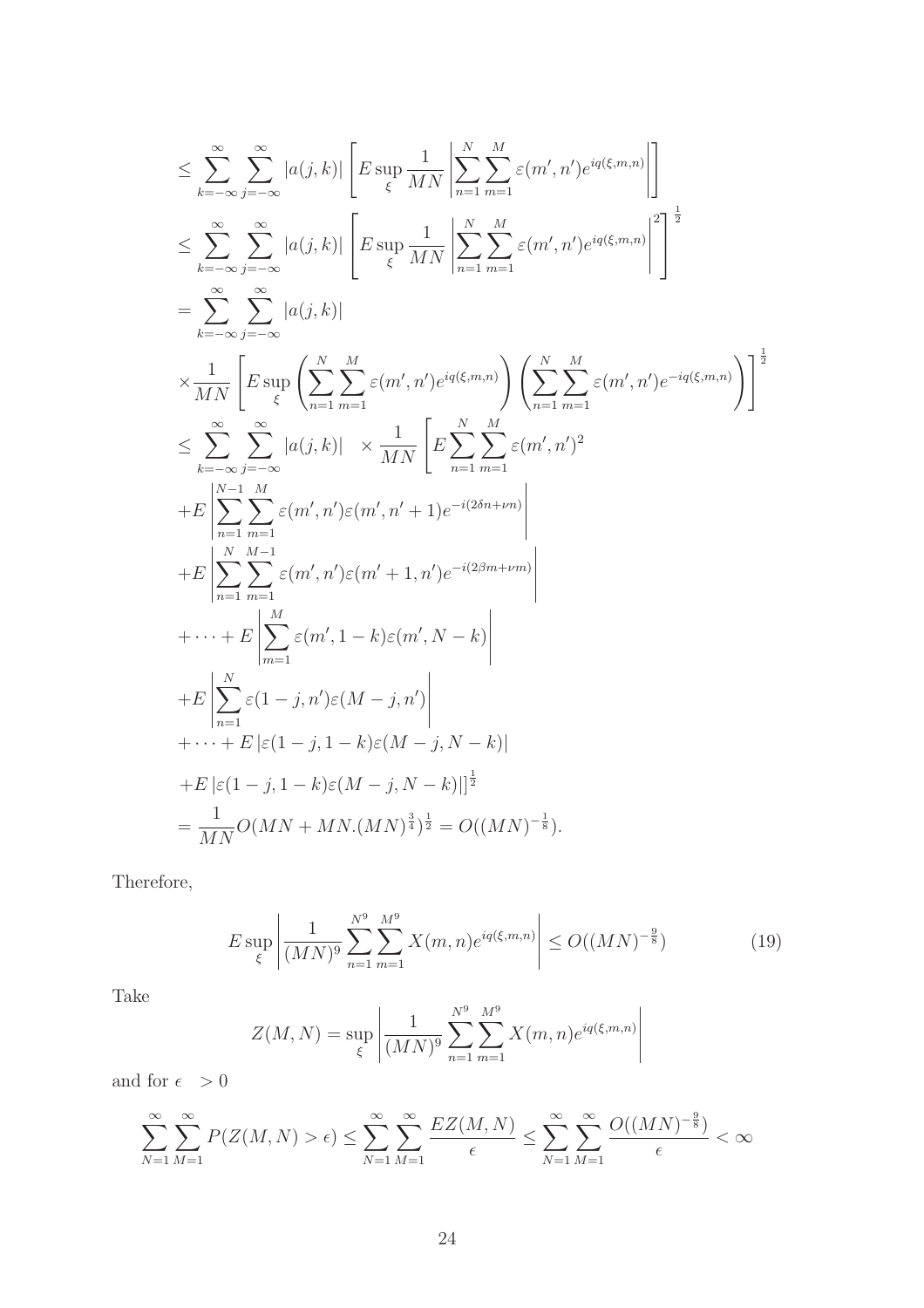Therefore, by Borel Cantelli lemma we have

$$
\sup_{\xi} \left| \frac{1}{(MN)^9} \sum_{n=1}^{N^9} \sum_{m=1}^{M^9} X(m,n) e^{iq(\xi,m,n)} \right| \to 0 \quad a.s.
$$

Denote,  $\{(J, K) : N^9 < K \leq (N+1)^9, \ M^9 < J \leq (M+1)^9\} = S_{JK}$ Define,

$$
U(M, N) = \sup_{\xi} \sup_{S_{JK}} \left| \frac{1}{(MN)^9} \sum_{n=1}^{N^9} \sum_{m=1}^{M^9} X(m, n) e^{iq(\xi, m, n)} - \frac{1}{JK} \sum_{n=1}^{K} \sum_{m=1}^{J} X(m, n) e^{iq(\xi, m, n)} \right|
$$
  
\n
$$
= \sup_{\xi} \sup_{S_{JK}} \left| \frac{1}{(MN)^9} \sum_{n=1}^{N^9} \sum_{m=1}^{M^9} X(m, n) e^{iq(\xi, m, n)} - \frac{1}{(MN)^9} \sum_{n=1}^{K} \sum_{m=1}^{J} X(m, n) e^{iq(\xi, m, n)} \right|
$$
  
\n
$$
+ \frac{1}{(MN)^9} \sum_{n=1}^{K} \sum_{m=1}^{J} X(m, n) e^{iq(\xi, m, n)} - \frac{1}{JK} \sum_{n=1}^{K} \sum_{m=1}^{J} X(m, n) e^{iq(\xi, m, n)} \right|
$$
  
\n
$$
\leq \sup_{\xi} \sup_{S_{JK}} \left[ \frac{1}{(MN)^9} \left| \sum_{n=1}^{N^9} \sum_{m=1}^{M^9} X(m, n) e^{iq(\xi, m, n)} - \sum_{n=1}^{K} \sum_{m=1}^{J} X(m, n) e^{iq(\xi, m, n)} \right|
$$
  
\n
$$
+ \left( \frac{1}{(MN)^9} - \frac{1}{(M+1)^9(N+1)^9} \right) \left| \sum_{n=1}^{K} \sum_{m=1}^{J} X(m, n) e^{iq(\xi, m, n)} \right|
$$
  
\n
$$
\leq V(M, N) + W(M, N),
$$

where

$$
V(M, N) = \sup_{\xi} \left| \sum_{n=N^{9}+1}^{(N+1)^{9}} \sum_{m=1}^{M^{9}} X(m, n) e^{iq(\xi, m, n)} \right| + \sup_{\xi} \left| \sum_{n=1}^{N^{9}} \sum_{m=M^{9}+1}^{(M+1)^{9}} X(m, n) e^{iq(\xi, m, n)} \right|
$$
  
+ 
$$
\sup_{\xi} \left| \sum_{n=N^{9}+1}^{(N+1)^{9}} \sum_{m=M^{9}+1}^{(M+1)^{9}} X(m, n) e^{iq(\xi, m, n)} \right|,
$$

$$
W(M, N) = \left(\frac{1}{(MN)^9} - \frac{1}{(M+1)^9(N+1)^9}\right) \sup_{\xi} \left| \sum_{n=1}^{(N+1)^9} \sum_{m=1}^{(M+1)^9} X(m, n) e^{iq(\xi, m, n)} \right|.
$$

We have

$$
E \sup_{\xi} \left| \sum_{n=n_0+1}^{N} \sum_{m=m_0+1}^{M} X(m,n) e^{iq(\xi,m,n)} \right| \le O((M-m_0)(N-n_0))^{\frac{7}{8}} \tag{20}
$$

and

$$
P(V(M, N) > \epsilon) \le \frac{EV(M, N)}{\epsilon} \le \frac{O(\frac{(M^9 N^8)^{\frac{7}{8}} + (M^8 N^9)^{\frac{7}{8}}}{(MN)^9})}{\epsilon}.
$$
 (21)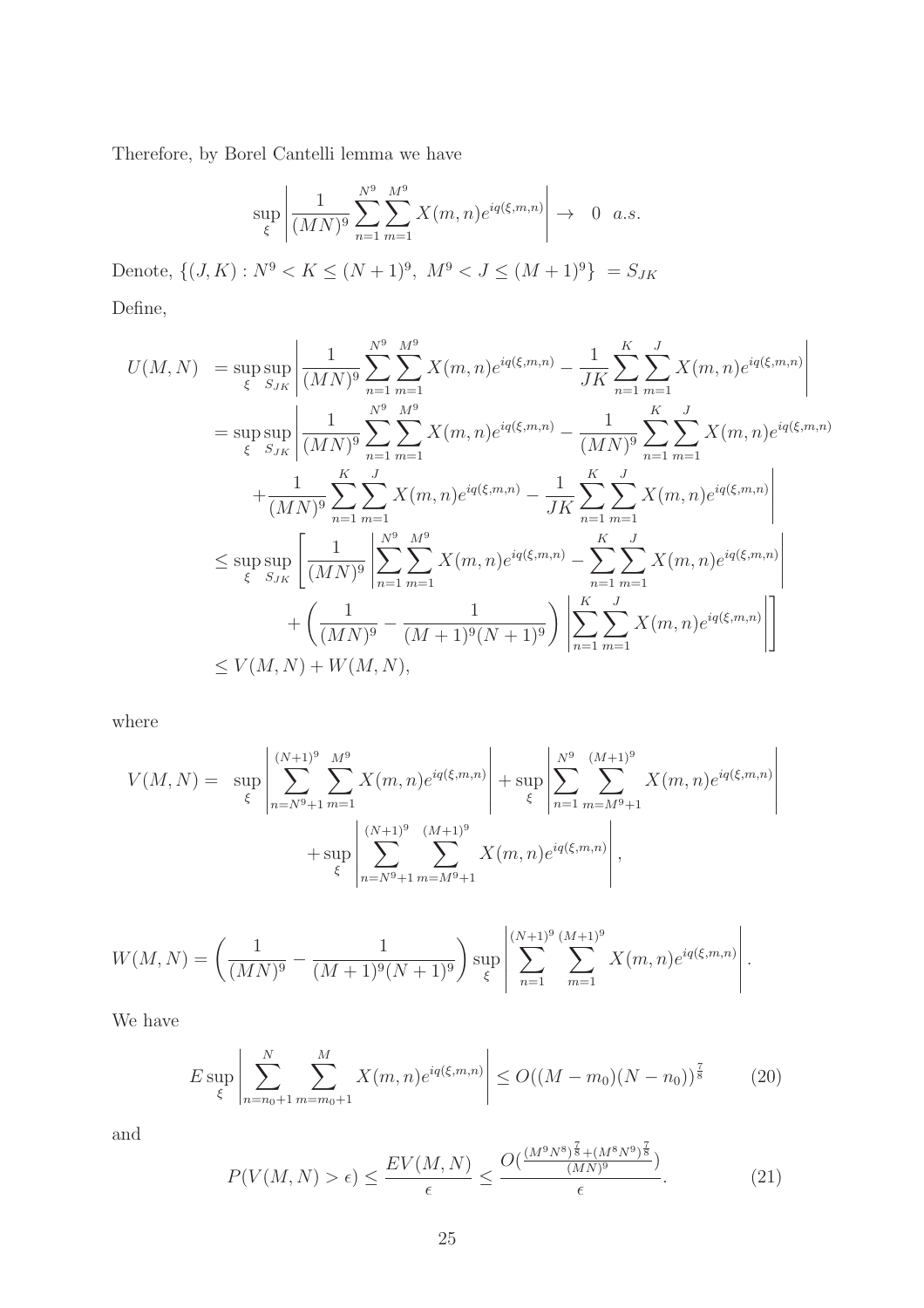Therefore,

$$
\sum_{N=1}^{\infty} \sum_{M=1}^{\infty} P(V(M, N) > \epsilon) \le \sum_{N=1}^{\infty} \sum_{M=1}^{\infty} \frac{O((MN)^{-\frac{9}{8}})}{\epsilon} < \infty.
$$

We also have

$$
P(W(M, N) > \epsilon) \le \frac{EW(M, N)}{\epsilon} \le \frac{O((\frac{1}{M} + \frac{1}{N})(M + 1)^{\frac{-9}{8}}(N + 1)^{\frac{-9}{8}})}{\epsilon}
$$

Therefore,

$$
\sum_{N=1}^{\infty} \sum_{M=1}^{\infty} P(W(M, N) > \epsilon) \le \sum_{N=1}^{\infty} \sum_{M=1}^{\infty} \frac{O((MN)^{-\frac{9}{8}})}{\epsilon} < \infty
$$

Now by Borel Cantelli lemma we get  $U(M, N) \rightarrow 0$  a.s.

Now we will analyze the previous proof. To show almost sure convergence the tool used was Borel Cantelli lemma for which we were required Markov inequality. To get probability bound in Markov inequality, we tried to calculate corresponding expectation as follows:

$$
E \sup_{\xi} \left| \frac{1}{MN} \sum_{n=1}^{N} \sum_{m=1}^{M} X(m, n) e^{iq(\xi, m, n)} \right| \tag{22}
$$

As  $q(\xi, m, n)$  is a quadratic in m, n while simplifying  $(22)$  we need similar expectation calculations, Result 2 for linear  $q(\phi, m, n)$  and Result 1 with zeroth degree polynomial in  $m$ ,  $n$ . Now in our original case we need similar expectation calculation for rth degree polynomial of m and n. If we would take  $q(\alpha, m, n)$  =  $\sum_{r}$  $p=1$  $\sum_{ }^{p}$  $j=0$  $\alpha^{0}(j, p - j) m^{j} n^{p - j}$ , i.e.  $q(\alpha, m, n)$  is rth degree polynomial of m and n, where  $\alpha = (\alpha^0(j, p-j), j = 0, \cdots, p, p = 1, \cdots, r)$  then our object of interest will be  $E \sup$ α  $\begin{array}{c} \begin{array}{c} \begin{array}{c} \end{array}\\ \begin{array}{c} \end{array} \end{array} \end{array}$ 1 MN  $\sum_{i=1}^{N}$  $n=1$  $\stackrel{M}{\blacktriangledown}$  $m=1$  $X(m, n) e^{iq(\alpha, m, n)}$  $\begin{array}{c} \hline \end{array}$ , for which we would need  $r$  many results, like Result 1 and 2, for  $r-1, r-2 \cdots, 1, 0$  th degree polynomials. Also note that for quadratic case we need the existence of fourth moment whereas for rth degree polynomial case we need existence of 2rth moment. Now we can proceed for the proof of Lemma 1. Along same line as before

$$
E \sup_{\alpha} \left| \frac{1}{MN} \sum_{n=1}^{N} \sum_{m=1}^{M} X(m, n) e^{iq(\alpha, m, n)} \right|
$$
  
=  $O((MN)^{-\frac{1}{2^{r+1}}})$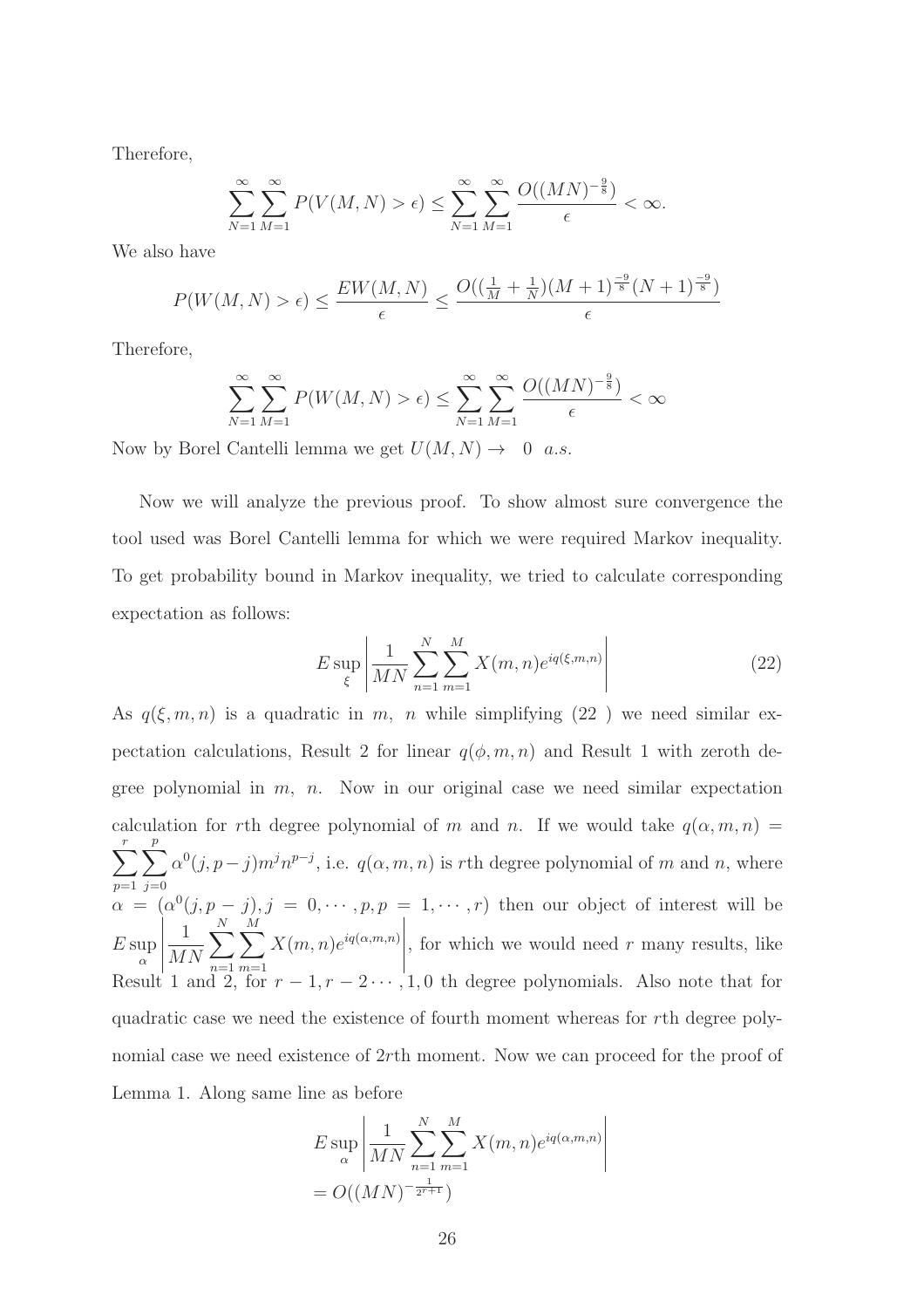In next step, similar way as before, we get

$$
\sup_{\alpha} \left| \frac{1}{(MN)^{2^{r+1}+1}} \sum_{n=1}^{N^{2^{r+1}+1}} \sum_{m=1}^{M^{2^{r+1}+1}} X(m,n) e^{iq(\alpha,m,n)} \right| \to 0 \quad a.s.
$$

For rest of the proof replacing subsequences  $M^9$ ,  $N^9$  by  $M^{2^{r+1}+1}$ ,  $N^{2^{r+1}+1}$ , and  $\xi$  by  $\alpha$ we arrive the final conclusion.  $\blacksquare$ 

Proof of Lemma 2: It can be obtained along the same line.

To prove the Theorem-1 we need the following Lemma.

**Lemma 4.** Let  $\hat{\theta}$  be the least squares estimator of  $\theta^0$ , and consider the set  $S_c = \{\theta : \theta^0\}$  $\theta \in \Theta$ ;  $|A - A^0| \ge c$ ,  $|B - B^0| \ge c$ ,  $|\alpha(j, p - j) - \alpha^0(j, p - j)| \ge c$ ,  $j = 0, \dots, p$ ,  $p =$  $1, \cdots, r$ *}. If for any*  $c > 0$ ,  $\liminf_{\theta \in S_c}$ 1  $\frac{1}{MN}(Q(\theta) - Q(\theta^0)) > 0$  a.s. then  $\widehat{\theta} \to$  $\theta^0$  a.s.. Here the function  $Q(\theta)$  is same as defined in (9).

Proof of Lemma 4: The proof can be obtained by contradiction, along the lines of lemma 1 of Wu(1981). If  $\theta^{(N)}$  does not converges to  $\theta^0$  then there exists a subsequence  $\{N_k\}_{k=1}^{\infty}$  along which it fails to converge. Let the collection of  $\omega$ 's, on which it fails to converge is  $\Omega_0$ . Now  $\widehat{\theta^{(N_k)}}$  is LSE for  $\theta^0$  and so minimize the quantity  $Q_1(\theta)$ . That implies on  $\Omega_0$  (which is subset of whole set of  $\omega$ )  $\frac{1}{N}$  $\frac{1}{N_k}(Q(\widehat{\theta^{(N_k)}}) - Q_1(\theta^0)) < 0.$  Then on whole set of  $\Omega$  lim inf inf  $\theta \in S_c$ 1  $\frac{1}{N}(Q(\theta) - Q(\theta^0)) \geq 0$  *a.s.* which is a contradiction.

#### Proof of Theorem 1:

To prove Theorem 1, it is enough to prove that

$$
\liminf_{\theta \in S_c} \frac{1}{MN} (Q(\theta) - Q(\theta^0)) > 0 \quad a.s.
$$

Observe that

$$
\frac{1}{MN}[Q(\theta) - Q(\theta^0)] = f(\theta) + g(\theta),
$$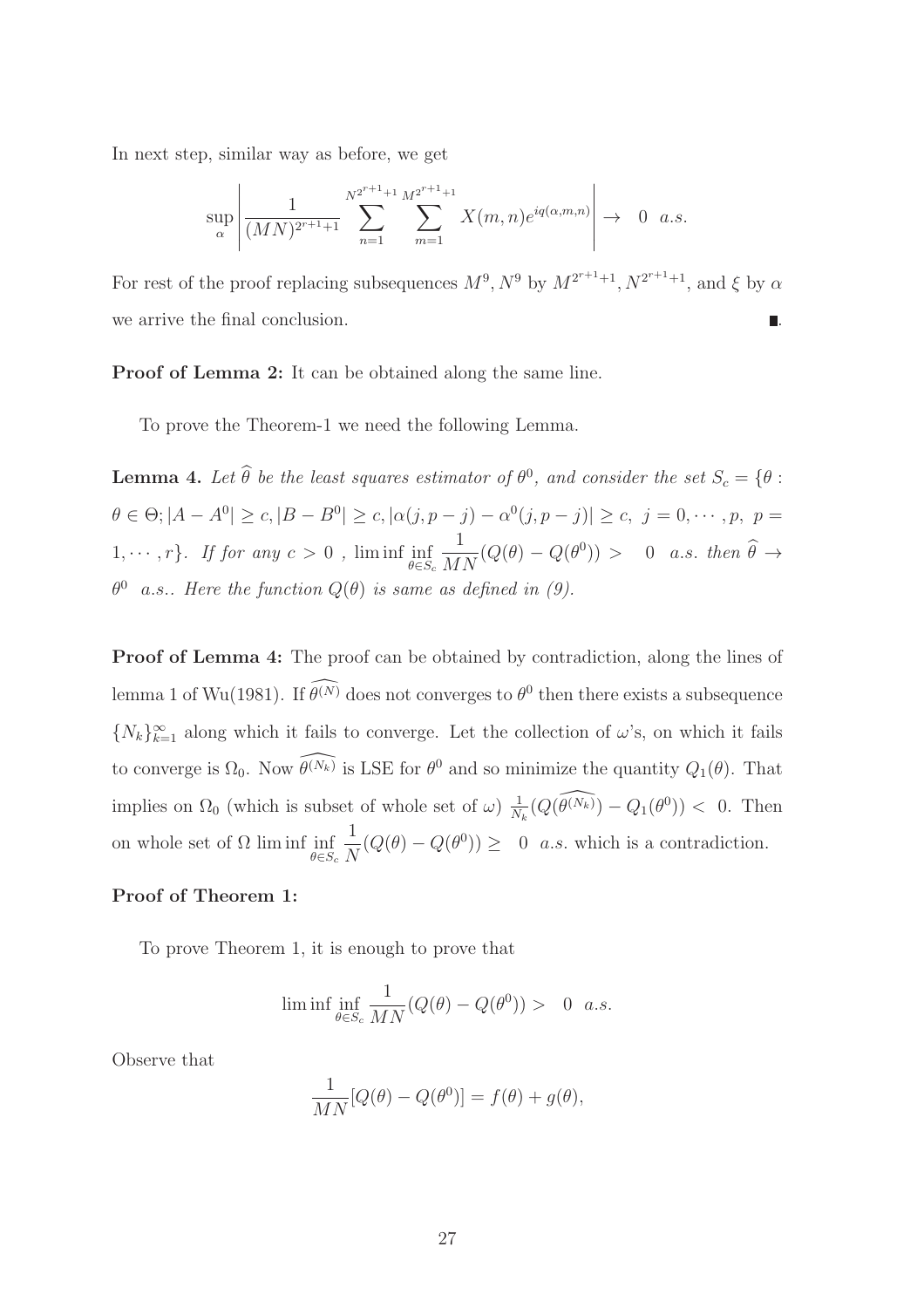where

$$
f(\theta) = \frac{1}{MN} \sum_{n=1}^{N} \sum_{m=1}^{M} \left[ A \cos(\sum_{p=1}^{r} \sum_{j=0}^{p} \alpha(j, p-j) m^{j} n^{p-j}) + B \sin(\sum_{p=1}^{r} \sum_{j=0}^{p} \alpha(j, p-j) m^{j} n^{p-j}) - A^{0} \cos(\sum_{p=1}^{r} \sum_{j=0}^{p} \alpha^{0}(j, p-j) m^{j} n^{p-j}) - B^{0} \sin(\sum_{p=1}^{r} \sum_{j=0}^{p} \alpha^{0}(j, p-j) m^{j} n^{p-j}) \right]^{2}
$$
  

$$
g(\theta) = \frac{2}{MN} \sum_{n=1}^{N} \sum_{m=1}^{M} \left[ A^{0} \cos(\sum_{p=1}^{r} \sum_{j=0}^{p} \alpha^{0}(j, p-j) m^{j} n^{p-j}) + B^{0} \sin(\sum_{p=1}^{r} \sum_{j=0}^{p} \alpha^{0}(j, p-j) m^{j} n^{p-j}) - A \cos(\sum_{p=1}^{r} \sum_{j=0}^{p} \alpha(j, p-j) m^{j} n^{p-j}) - B \sin(\sum_{p=1}^{r} \sum_{j=0}^{p} \alpha(j, p-j) m^{j} n^{p-j}) \right] X(m, n)
$$

 $p=1$ 

 $j=0$ 

Now  $q(\theta)$  is going to zero a.s. because of Lemma-1. We now observe that

 $p=1$ 

 $j=0$ 

$$
S_c \subset S_c^A \cup S_c^B \cup_{p=1}^r \cup_{j=0}^p S_c^{\alpha(j,p-j)}
$$

where  $S_c^A = \{ \theta; \theta \in \Theta, |A - A^0| \ge c \}$ , and the other sets are also similarly defined. It can be shown along the same line as in Kundu (1997) that

lim inf inf  $f(\theta) > 0$ , a.s. for t is any one of  $A, B, \alpha(j, p-j)$ ,  $j = 0, \dots, p$ ,  $p = 1, \dots, r$ and hence the result is proved. П

#### Proof of Lemma 3:

Let us denote  $Q'(\theta)$  as the  $(2+\frac{r(r+3)}{2}) \times 1$  first derivative matrix and  $Q''(\theta)$  as the  $(2+\frac{r(r+3)}{2}) \times (2+\frac{r(r+3)}{2})$  second derivative matrix. Now using multivariate Taylor series expansion of  $Q'(\theta)$  around  $\theta^0$  and we get

$$
Q'(\hat{\theta}) - Q'(\theta^0) = (\hat{\theta} - \theta^0)Q''(\bar{\theta})
$$
\n(23)

where  $\bar{\theta}$  is a point on line joining  $\hat{\theta}$  and  $\theta^0$ . Since,  $Q'(\hat{\theta}) = 0$ , then for the diagonal matrix  $D$ , same as defined in Theorem 2, we obtain

$$
-Q'(\theta^0)D = (\hat{\theta} - \theta^0)D^{-1}[DQ''(\bar{\theta})D]
$$
\n(24)

which gives,

$$
(\hat{\theta} - \theta^0)D^{-1} = [-Q'(\theta^0)D][DQ''(\bar{\theta})D]^{-1}
$$
\n(25)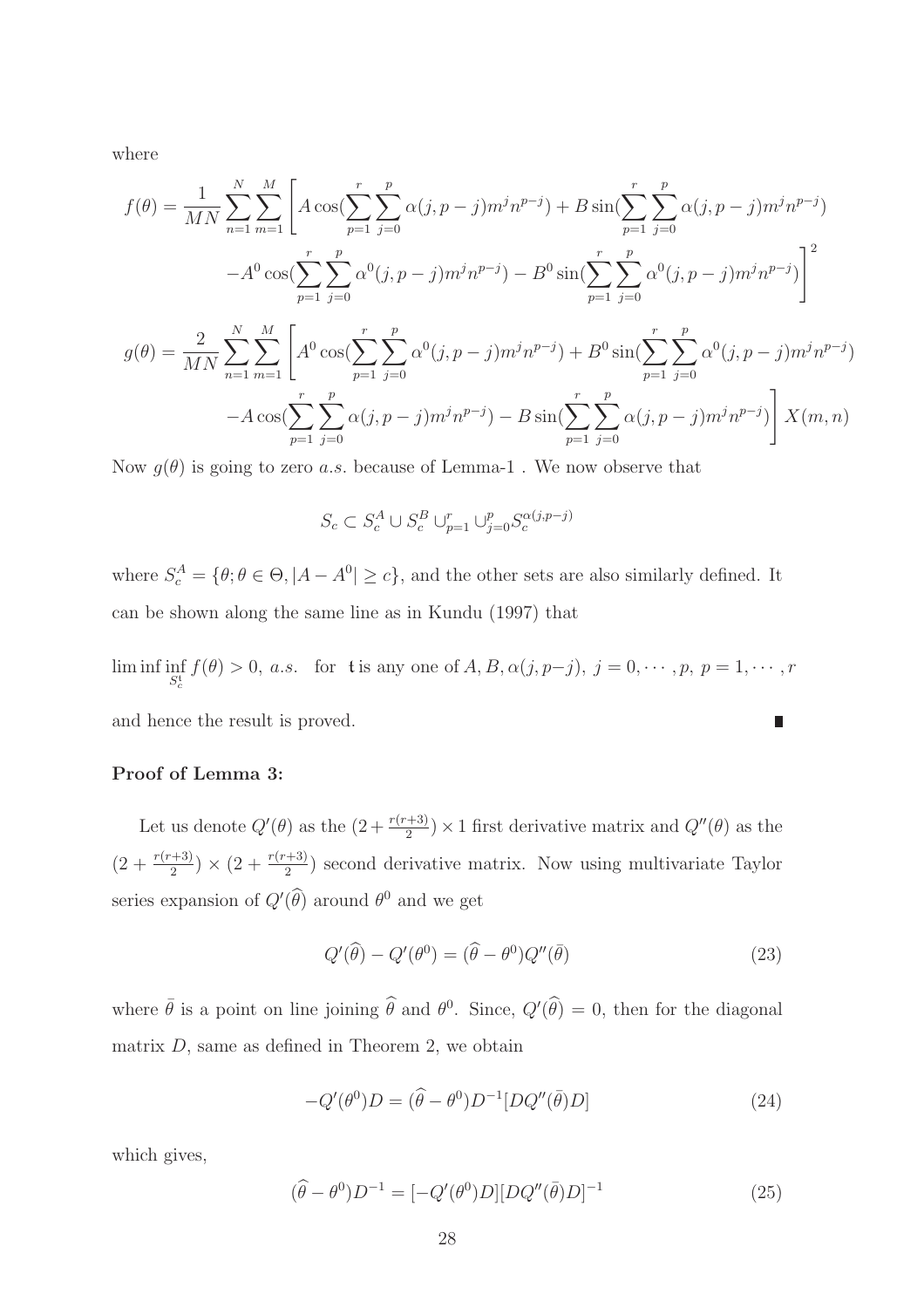Dividing by  $\sqrt{MN}$  the expression becomes

$$
(\hat{\theta} - \theta^0)(\sqrt{MN}D)^{-1} = [-\frac{1}{\sqrt{MN}}Q'(\theta^0)D][DQ''(\bar{\theta})D]^{-1}
$$
(26)

Since,  $\widehat{\theta} \to \theta^0$  a.s.,  $\overline{\theta} \to \theta^0$  a.s.. Therefore,

$$
\left[ DQ''(\bar{\theta})D \right]^{-1} \to \left[ DQ''(\theta^0)D \right]^{-1}
$$

Moreover, using Lemma 1 and Proposition 2,

$$
\frac{1}{\sqrt{MN}}Q'(\theta^0)D \to 0 \ a.s.
$$
\n(27)

So,

$$
(\hat{\theta} - \theta^0)(\sqrt{MN}D)^{-1} \to 0 \ a.s.
$$
\n(28)

 $\Box$ 

Hence using (28) we get for  $j = 0, \dots, p, p = 1, \dots, r$ 

$$
M^{j}N^{p-j}(\widehat{\alpha}(j,p-j)-\alpha^{0}(j,p-j))\to 0 \ a.s.
$$

**Proof of Theorem 2:** We recall  $q(\alpha, m, n) = \sum_{r=1}^{r}$  $p=1$  $\sum_{ }^{p}$  $j=0$  $\alpha(j, p-j) m^j n^{p-j}$ . Note that

$$
\left[Q'(\theta^{0})D\right]^{T} = \begin{bmatrix} -\frac{2}{\sqrt{MN}} \sum_{n=1}^{N} \sum_{m=1}^{M} \cos(q(\alpha^{0}, m, n))X(m, n) \\ -\frac{2}{\sqrt{MN}} \sum_{n=1}^{N} \sum_{m=1}^{M} \sin(q(\alpha^{0}, m, n))X(m, n) \\ \frac{2}{M\sqrt{MN}} \sum_{n=1}^{N} \sum_{m=1}^{M} m[A^{0} \sin(q(\alpha^{0}, m, n)) - B^{0} \cos(q(\alpha^{0}, m, n))]X(m, n) \\ \frac{2}{M^{2}\sqrt{MN}} \sum_{n=1}^{N} \sum_{m=1}^{M} m^{2}[A^{0} \sin(q(\alpha^{0}, m, n)) - B^{0} \cos(q(\alpha^{0}, m, n))]X(m, n) \\ \frac{2}{N\sqrt{MN}} \sum_{n=1}^{N} \sum_{m=1}^{M} n[A^{0} \sin(q(\alpha^{0}, m, n)) - B^{0} \cos(q(\alpha^{0}, m, n))]X(m, n) \\ \frac{2}{N^{2}\sqrt{MN}} \sum_{n=1}^{N} \sum_{m=1}^{M} n^{2}[A^{0} \sin(q(\alpha^{0}, m, n)) - B^{0} \cos(q(\alpha^{0}, m, n))]X(m, n) \end{bmatrix}
$$

Now using Central Limit Theorem of linear processes, see Fuller (1996,), page 329, it follows that

$$
\left[Q'(\theta^0)D\right]^T \to N_6(0, 2c\sigma^2\Sigma). \tag{29}
$$

Also,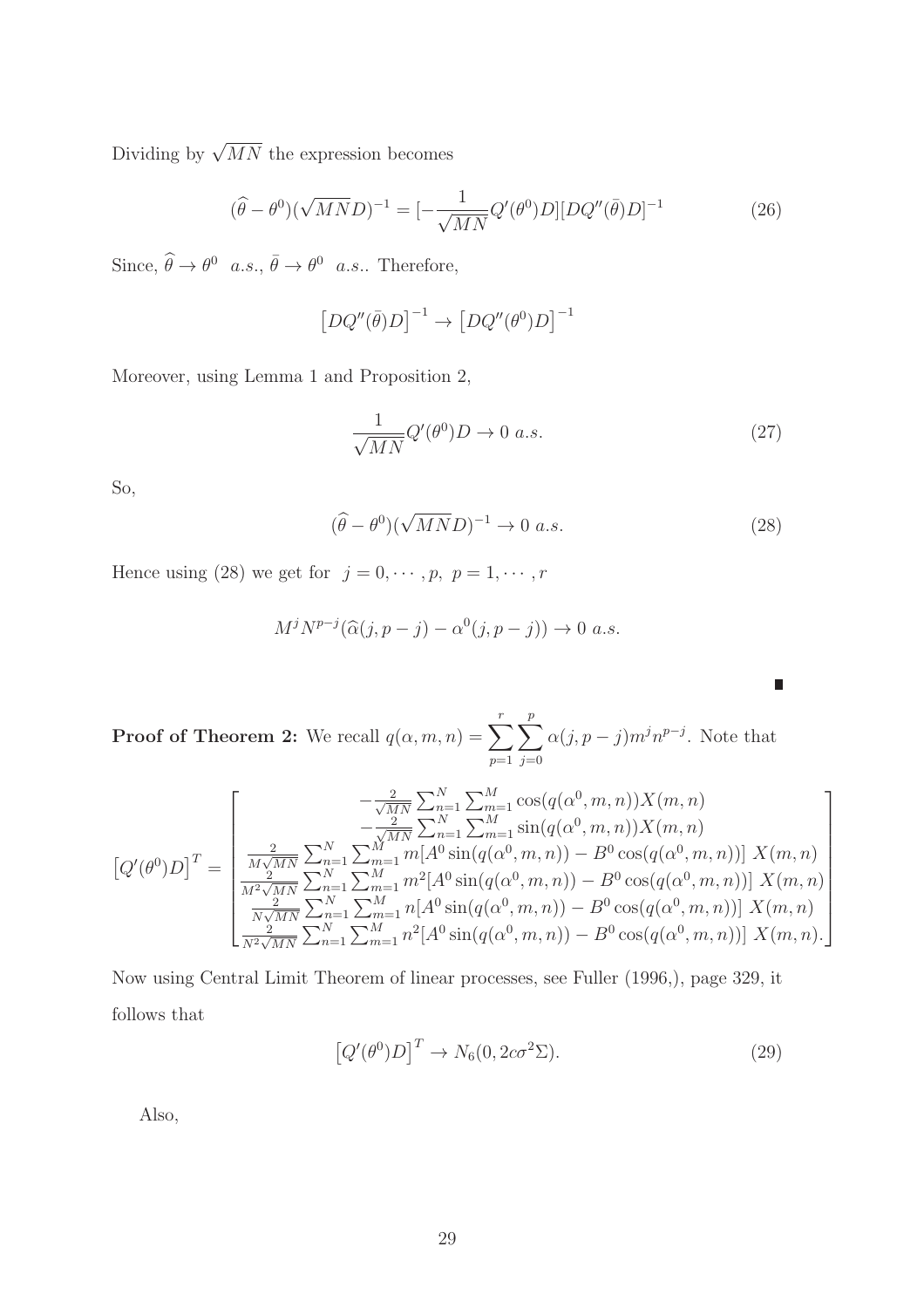$$
\frac{\partial^2 Q(\theta)}{\partial A^2}\Big|_{\rho^0} = 2 \sum_{n=1}^N \cos^2(\sum_{p=1}^r \sum_{j=0}^p \alpha^0(j, p-j) m^j n^{p-j}),
$$
\n
$$
\frac{\partial^2 Q(\theta)}{\partial A \partial B}\Big|_{\rho^0} = 2 \sum_{n=1}^N \sin(\sum_{p=1}^r \sum_{j=0}^p \alpha^0(j, p-j) m^j n^{p-j}) \cos(\sum_{p=1}^r \sum_{j=0}^p \alpha^0(j, p-j) m^j n^{p-j}),
$$
\n
$$
\frac{\partial^2 Q(\theta)}{\partial B^2}\Big|_{\rho^0} = 2 \sum_{n=1}^N \sin^2(\sum_{p=1}^r \sum_{j=0}^p \alpha^0(j, p-j) m^j n^{p-j}),
$$
\n
$$
\frac{\partial^2 Q(\theta)}{\partial A \partial \alpha(j, p-j)}\Big|_{\rho^0} = 2 \sum_{n=1}^N m^j n^{p-j} \sin(\sum_{p=1}^r \sum_{j=0}^p \alpha^0(j, p-j) m^j n^{p-j}) \times X(n)
$$
\n
$$
-2 \sum_{n=1}^N m^j n^{p-j} \cos(\sum_{p=1}^r \sum_{j=0}^p \alpha^0(j, p-j) m^j n^{p-j})
$$
\n
$$
\times [A^0 \sin(\sum_{p=1}^r \sum_{j=0}^p \alpha^0(j, p-j) m^j n^{p-j}) - B^0 \cos(\sum_{p=1}^r \sum_{j=0}^p \alpha^0(j, p-j) m^j n^{p-j})]
$$
\n
$$
\frac{\partial^2 Q(\theta)}{\partial B \partial \alpha(j, p-j)}\Big|_{\rho^0} = -2 \sum_{n=1}^N m^j n^{p-j} \cos(\sum_{p=1}^r \sum_{j=0}^p \alpha^0(j, p-j) m^j n^{p-j}) \times X(n)
$$
\n
$$
-2 \sum_{n=1}^N m^j n^{p-j} \sin(\sum_{p=1}^r \sum_{j=0}^p \alpha^0(j, p-j) m^j n^{p-j})
$$
\n
$$
\times [A^0 \sin(\sum_{p=1}^r \sum_{j=0}^p \alpha^0(j, p-j) m^j n^{p-j}) - B
$$

for  $k = 0, \dots, q, q = 1, \dots, r$  Since

$$
\left[ DQ''(\theta^0) D \right] \to \Sigma
$$

we immediately get

$$
(\widehat{\theta} - \theta^0)D^{-1} \to N_6(0, 2c\sigma^2\Sigma^{-1}).
$$

 $\blacksquare$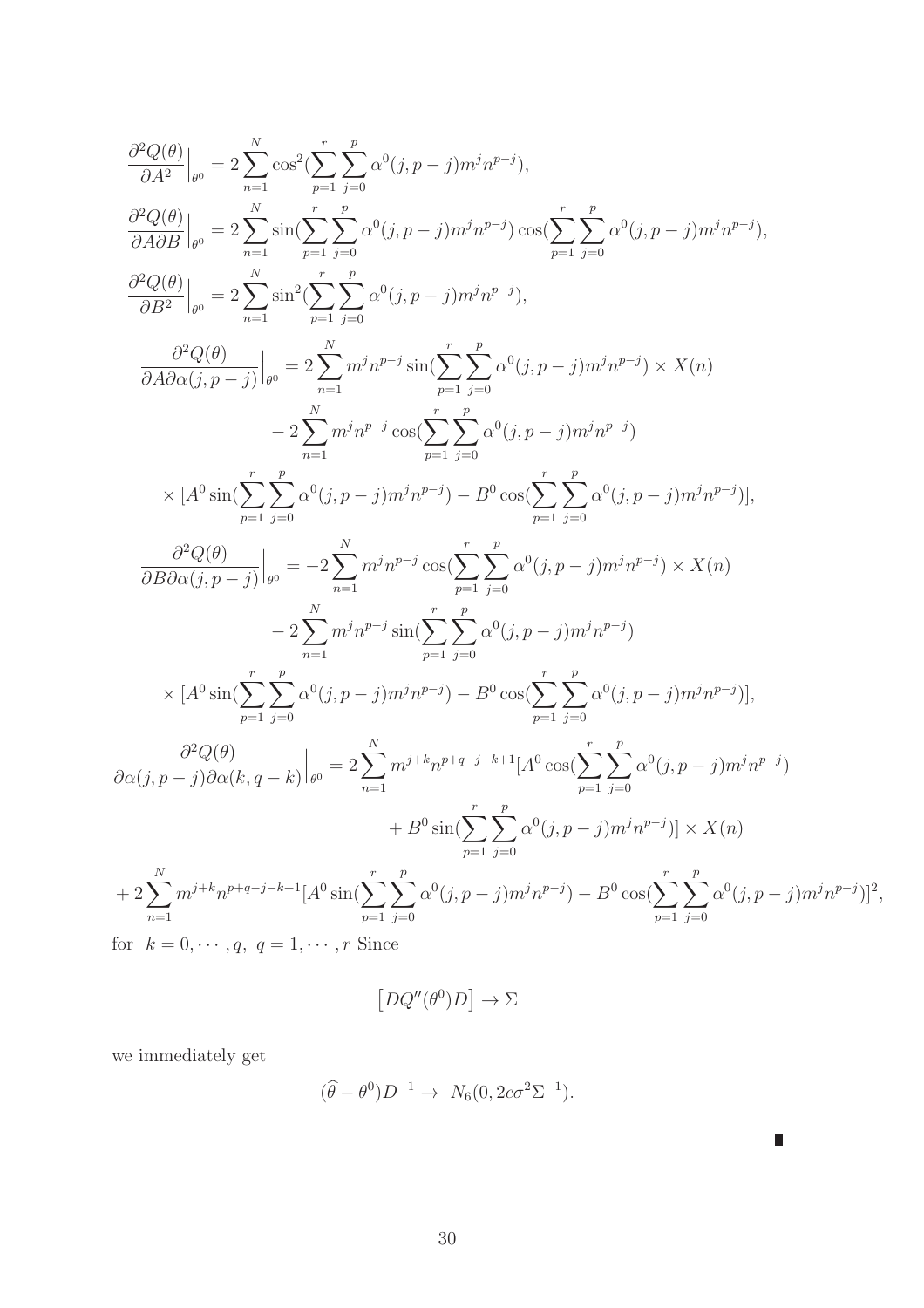### Acknowledgement

Part of the work of the first author is financially supported by the Center for Scientific and Industrial Research (CSIR). The authors would like to thank two unknown reviewers and the associate editor for their constructive comments.

## References

- [1] Barbarossa, S. and Petrone, V. (1997), "Analysis of polynomial-phase signals by the integrated generalized ambiguity function", *IEEE Transactions on Signal Processing*, vol. 45, no. 2, 316V327.
- [2] Barbarossa, S., Scaglione, A. and Giannakis, G. (1998), "Product high-order ambiguity function for multicomponent polynomial-phase signal modeling", *IEEE Transactions on Signal Processing*, vol. 46, no. 3, 691V708.
- [3] Cao, F.,Wang, S., Wang, F. (2006), "Cross-Spectral Method Based on 2-D Cross Polynomial Transform for 2-D Chirp Signal Parameter Estimation" *ICSP2006 Proceedings*, DOI:10.1109/ICOSP.2006.344475.
- [4] Djuric, P.M. and Kay, S.M. (1990), "Parameter estimation of chirp signals", *IEEE Transactions on Acoustics, Speech and Signal Processing*, vol. 38, 2118 - 2126.
- [5] Fuller, W. A. (1996), *Introduction to Statistical Time Series, second Edition*, John Wiley and Sons, New York.
- [6] Francos, J.M., Friedlander, B. (1998),"Two-Dimensional Polynomial Phase Signals: Parameter Estimation and Bounds" *Multidimensional Systems and Signal Processing*, 9, 173-205.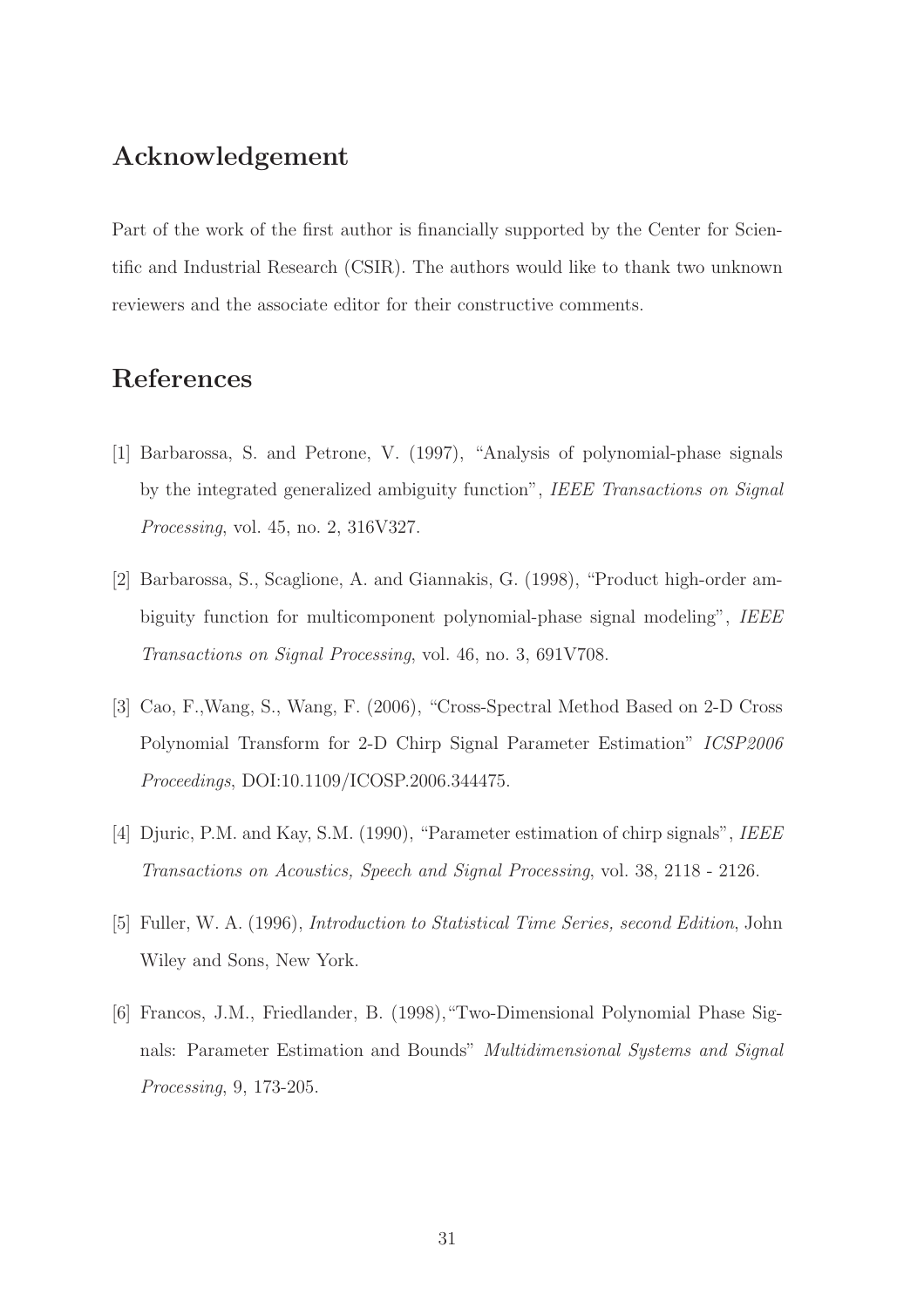- [7] Francos, J.M., Friedlander, B. (1999), "Parameter Estimation of 2-D Random Amplitude Polynomial-Phase Signals", *IEEE Transactions on Signal Processing*, 47, 1795-1810.
- [8] Friedlander, B.,Francos, J.M. (1996), "An Estimation Algorithm for 2-D Polynomial Phase Signals", *IEEE Transactions on Image Processing*, 5, 1084-1087.
- [9] Gini, F., Montanari, M. and Verrazzani, L. (2000), "Estimation of chirp signals in compound Gaussian clutter: A cyclostationary approach", *IEEE Transactions on Acoustics, Speech and Signal Processing*, vol. 48, 1029 - 1039.
- [10] Hedley, M. and Rosenfeld, D. "A new two-dimensional phase unwrap- ping algorithm for MRI images", *Magnetic Resonance in Medicine*, vol. 24, 177V181.
- [11] Jennrich, R.I. (1969), "Asymptotic properties of non-linear least squares estimators", *The Annals of Mathematical Statistics*, 40, 633-643.
- [12] Kundu, D. (1997), "Asymptotic properties of the least squares estimators of sinusoidal signals", *Statistics*, 30, 221 - 238.
- [13] Kundu, D. and Nandi, S. (2008), "Parameter estimation of chirp signals in presence of stationary noise", *Statistica Sinica*, 18, 187 - 202.
- [14] Kundu, D. and Nandi, S. (2012), *Statistical Signal Processing: Frequency Estimation*, Springer, New Delhi.
- [15] Lahiri, A., Kundu, D. and Mitra, A. (2013), "Efficient algorithm for estimating the parameters of two dimensional chirp signal", *Sankhya*, Ser. B, vol. 75, no. 1, B, 65 - 89.
- [16] Lahiri, A., Kundu, D. and Mitra, A. (2015), "Estimating the parameters of multiple chirp signals", *Journal of Multivariate Analysis*, vol. 139, 189 - 205, 2015.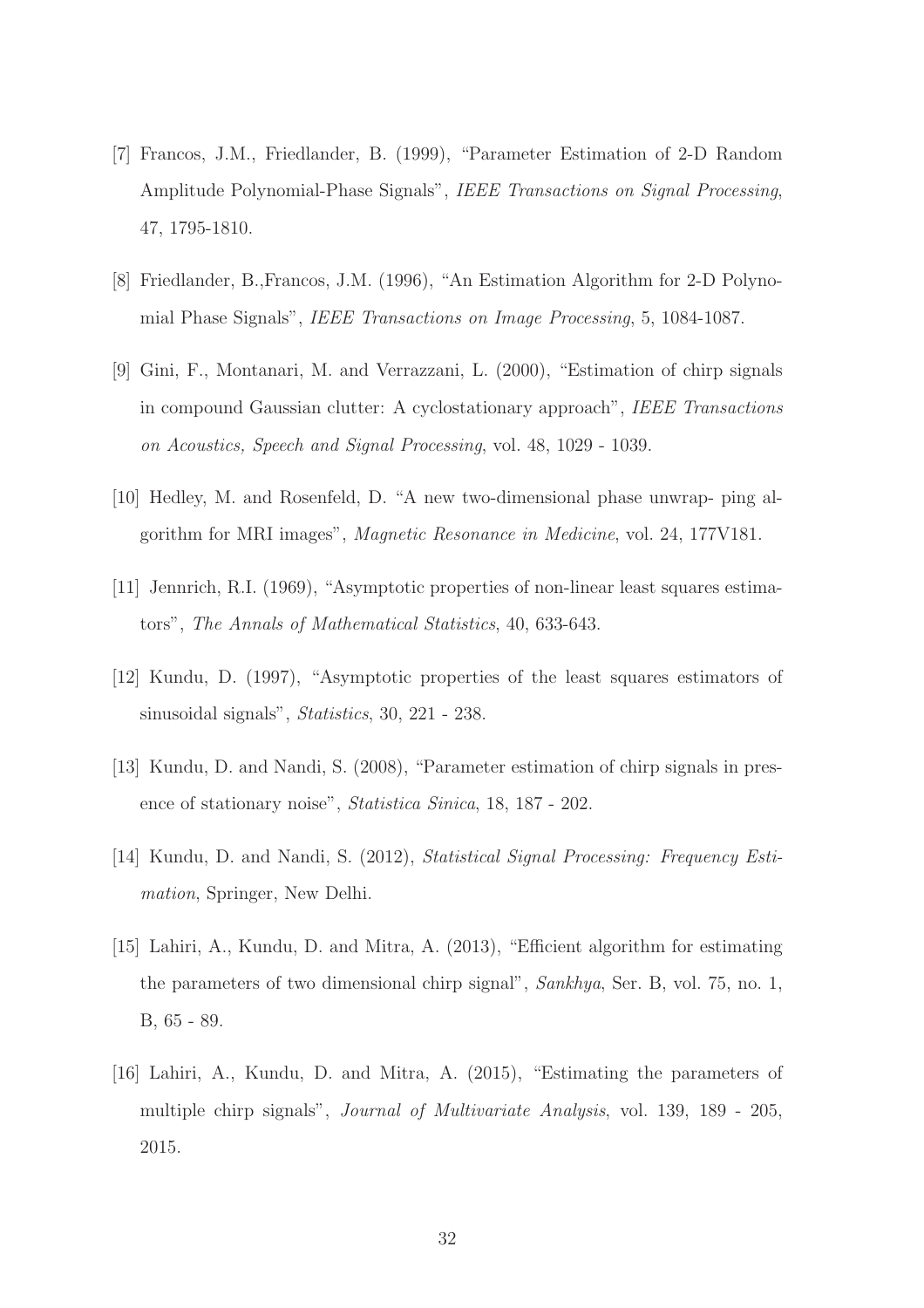- [17] Nandi, S. and Kundu, D. (2004), "Asymptotic properties of the least squares estimators of the parameters of the chirp signals", *Annals of the Institute of Statistical Mathematics*, 56, 529 - 544.
- [18] Peleg, S., Porat, B. (1991), "Estimation and classification of polynomial phase signals" *IEEE Transactions on Information Theory*, 37, 422-430.
- [19] Press, W.H., Teukolsky, S.A., Vetterling, W.T., Flannery, B.P. (1996) *Numerical Recipes in Fortran 90, Second Edition*, Cambridge University Press. Cambridge.
- [20] Richards, F.S.G. (1961), "A method of maximum likelihood estimation", *Journal of Royal Statistical Society*, Ser B, 469 - 475.
- [21] Tao, T. (2012), *Higher Order Fourier Analysis*, vol. 142, Graduate Studies in Mathematics, American Mathematical Soc.
- [22] Vinogradov, I.M. (1954), "The method of trigonometrical sums in the theory of numbers" , *Interscience*, Translated from Russian. Revised and annotated by K. F. Roth and Anne Davenport. Reprint of the 1954 translation. Dover Publications, Inc., Mineola, NY, 2004.
- [23] Weyl, H. (1916), "Ueber die Gleichverteilung von Zahlen mod Eins", *Math. Ann*, vol. 77, 313 - 352.
- [24] Wu, C. F. (1981), "Asymptotic theory of non-linear least-squares estimators" , *Annals of Statistics*, 9, 501 - 513.
- [25] Wu, Y., So, H.C. and Liu, H. (2008), "Subspace-Based Algorithm for Parameter Estimation of Polynomial Phase Signals", *IEEE Transactions on Signal Processing*, vol. 56, no. 10, 4977 - 4983.
- [26] Zhang, H. and Liu, Q. (2006) "Estimation of instantaneous frequency rate for multicomponent polynomial phase signals", *ICSP2006 Proceedings*, 498- 502, DOI: 10.1109/ICOSP.2006.344448.